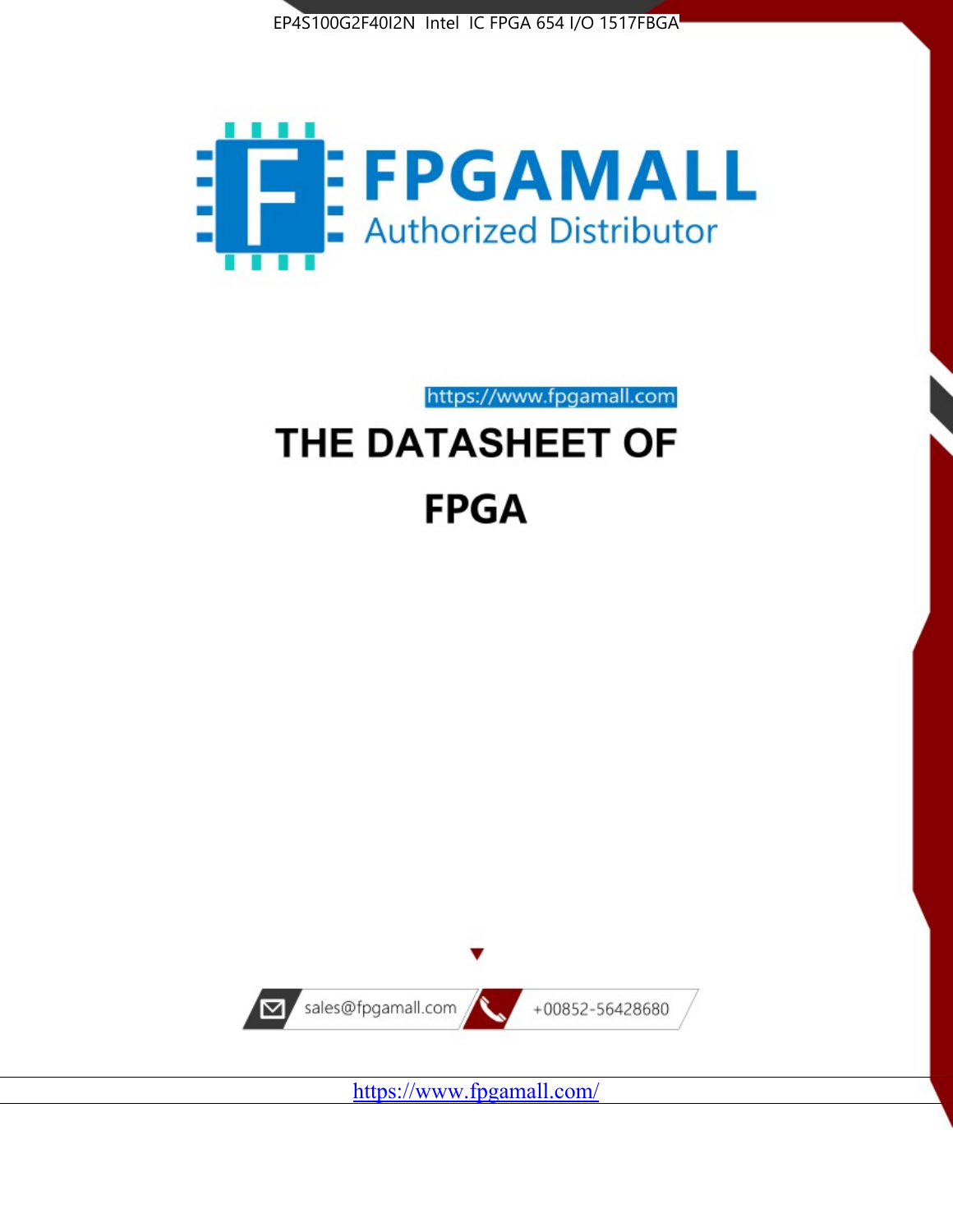EP4S100G2F40I2N Intel IC FPGA 654 I/O 1517FBGA



# **1. Overview for the Stratix IV Device Family**

**SIV51001-3.5**

Altera® Stratix® IV FPGAs deliver a breakthrough level of system bandwidth and power efficiency for high-end applications, allowing you to innovate without compromise. Stratix IV FPGAs are based on the Taiwan Semiconductor Manufacturing Company (TSMC) 40-nm process technology and surpass all other high-end FPGAs, with the highest logic density, most transceivers, and lowest power requirements.

The Stratix IV device family contains three optimized variants to meet different application requirements:

- Stratix IV E (Enhanced) FPGAs—up to 813,050 logic elements (LEs), 33,294 kilobits (Kb) RAM, and 1,288 18 x 18 bit multipliers
- Stratix IV GX transceiver FPGAs—up to 531,200 LEs, 27,376 Kb RAM, 1,288 18 x 18-bit multipliers, and 48 full-duplex clock data recovery (CDR)-based transceivers at up to 8.5 Gbps
- Stratix IV GT—up to 531,200 LEs, 27,376 Kb RAM, 1,288 18 x 18-bit multipliers, and 48 full-duplex CDR-based transceivers at up to 11.3 Gbps

The complete Altera high-end solution includes the lowest risk, lowest total cost path to volume using HardCopy® IV ASICs for all the family variants, a comprehensive portfolio of application solutions customized for end-markets, and the industry leading Quartus® II software to increase productivity and performance.

f For information about upcoming Stratix IV device features, refer to the *[Upcoming](http://www.altera.com/literature/hb/stratix-iv/uf01001.pdf?GSA_pos=2&WT.oss_r=1&WT.oss=upcoming)  [Stratix IV Device Features](http://www.altera.com/literature/hb/stratix-iv/uf01001.pdf?GSA_pos=2&WT.oss_r=1&WT.oss=upcoming)* document.

f For information about changes to the currently published *Stratix IV Device Handbook*, refer to the *[Addendum to the Stratix IV Device Handbook](http://www.altera.com/literature/hb/stratix-iv/stx4_siv54002.pdf)* chapter.

This chapter contains the following sections:

- "Feature Summary" on page 1–2
- "Architecture Features" on page 1–6
- "Integrated Software Platform" on page 1–19
- "Ordering Information" on page 1–19

@2016 Altera Corporation. All rights reserved. ALTERA, ARRIA, CYCLONE, HARDCOPY, MAX, MEGACORE, NIOS, QUARTUS and STRATIX words and logos are trademarks of Altera Corporation and registered in the U.S. Patent and Trademark



Stratix IV Device Handbook Volume 1 January 2016

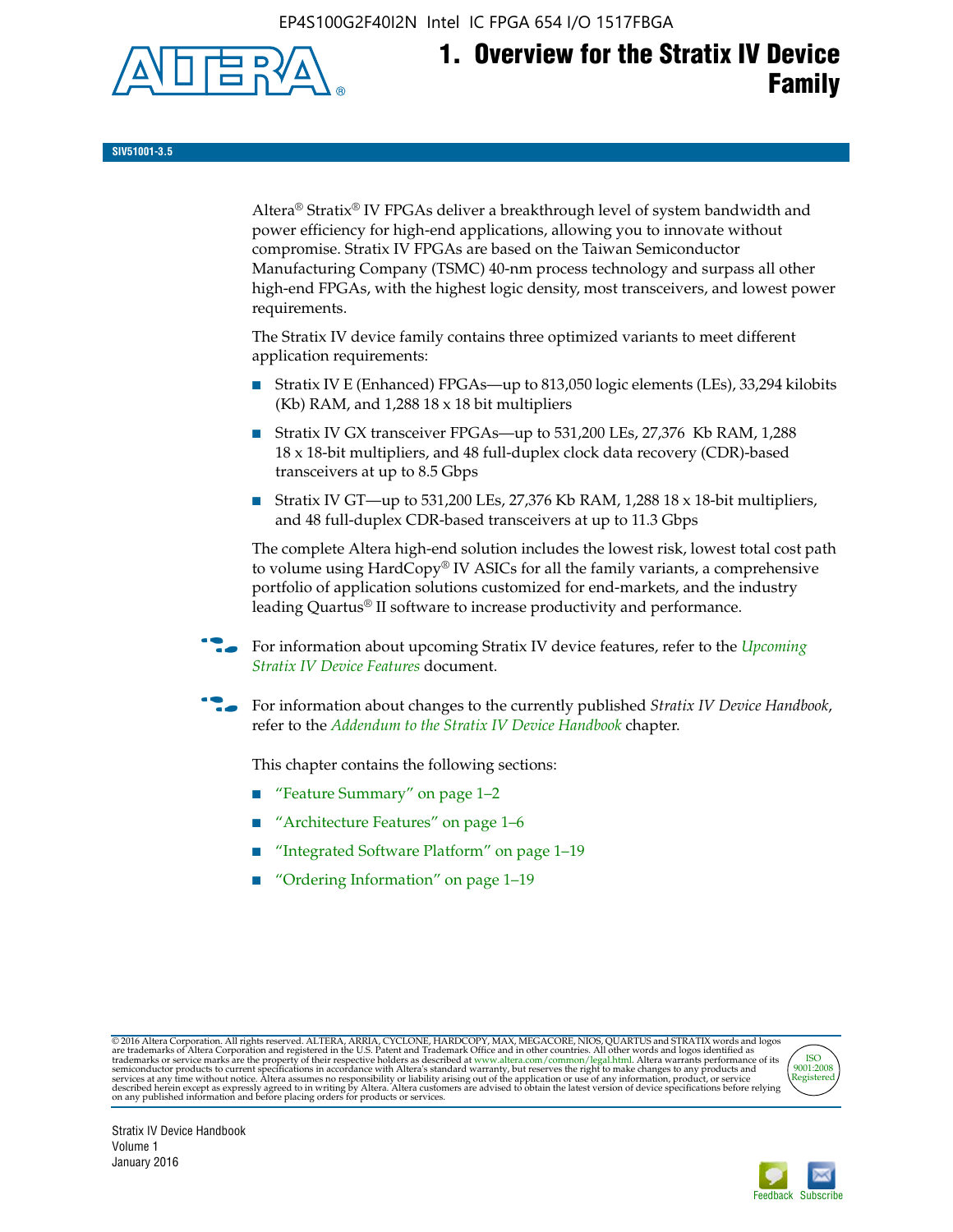# **Feature Summary**

The following list summarizes the Stratix IV device family features:

- Up to 48 full-duplex CDR-based transceivers in Stratix IV GX and GT devices supporting data rates up to 8.5 Gbps and 11.3 Gbps, respectively
- Dedicated circuitry to support physical layer functionality for popular serial protocols, such as PCI Express (PCIe) (PIPE) Gen1 and Gen2, Gbps Ethernet (GbE), Serial RapidIO, SONET/SDH, XAUI/HiGig, (OIF) CEI-6G, SD/HD/3G-SDI, Fibre Channel, SFI-5, and Interlaken
- Complete PCIe protocol solution with embedded PCIe hard IP blocks that implement PHY-MAC layer, Data Link layer, and Transaction layer functionality

**For more information, refer to the** *[IP Compiler for PCI Express User Guide](http://www.altera.com/literature/ug/ug_pci_express.pdf)***.** 

- Programmable transmitter pre-emphasis and receiver equalization circuitry to compensate for frequency-dependent losses in the physical medium
- Typical physical medium attachment (PMA) power consumption of 100 mW at 3.125 Gbps and 135 mW at 6.375 Gbps per channel
- 72,600 to 813,050 equivalent LEs per device
- 7,370 to 33,294 Kb of enhanced TriMatrix memory consisting of three RAM block sizes to implement true dual-port memory and FIFO buffers
- High-speed digital signal processing (DSP) blocks configurable as 9 x 9-bit,  $12 \times 12$ -bit,  $18 \times 18$ -bit, and  $36 \times 36$ -bit full-precision multipliers at up to 600 MHz
- Up to 16 global clocks (GCLK), 88 regional clocks (RCLK), and 132 periphery clocks (PCLK) per device
- Programmable power technology that minimizes power while maximizing device performance
- Up to 1,120 user I/O pins arranged in 24 modular I/O banks that support a wide range of single-ended and differential I/O standards
- Support for high-speed external memory interfaces including DDR, DDR2, DDR3 SDRAM, RLDRAM II, QDR II, and QDR II+ SRAM on up to 24 modular I/O banks
- High-speed LVDS I/O support with serializer/deserializer (SERDES), dynamic phase alignment (DPA), and soft-CDR circuitry at data rates up to 1.6 Gbps
- Support for source-synchronous bus standards, including SGMII, GbE, SPI-4 Phase 2 (POS-PHY Level 4), SFI-4.1, XSBI, UTOPIA IV, NPSI, and CSIX-L1
- Pinouts for Stratix IV E devices designed to allow migration of designs from Stratix III to Stratix IV E with minimal PCB impact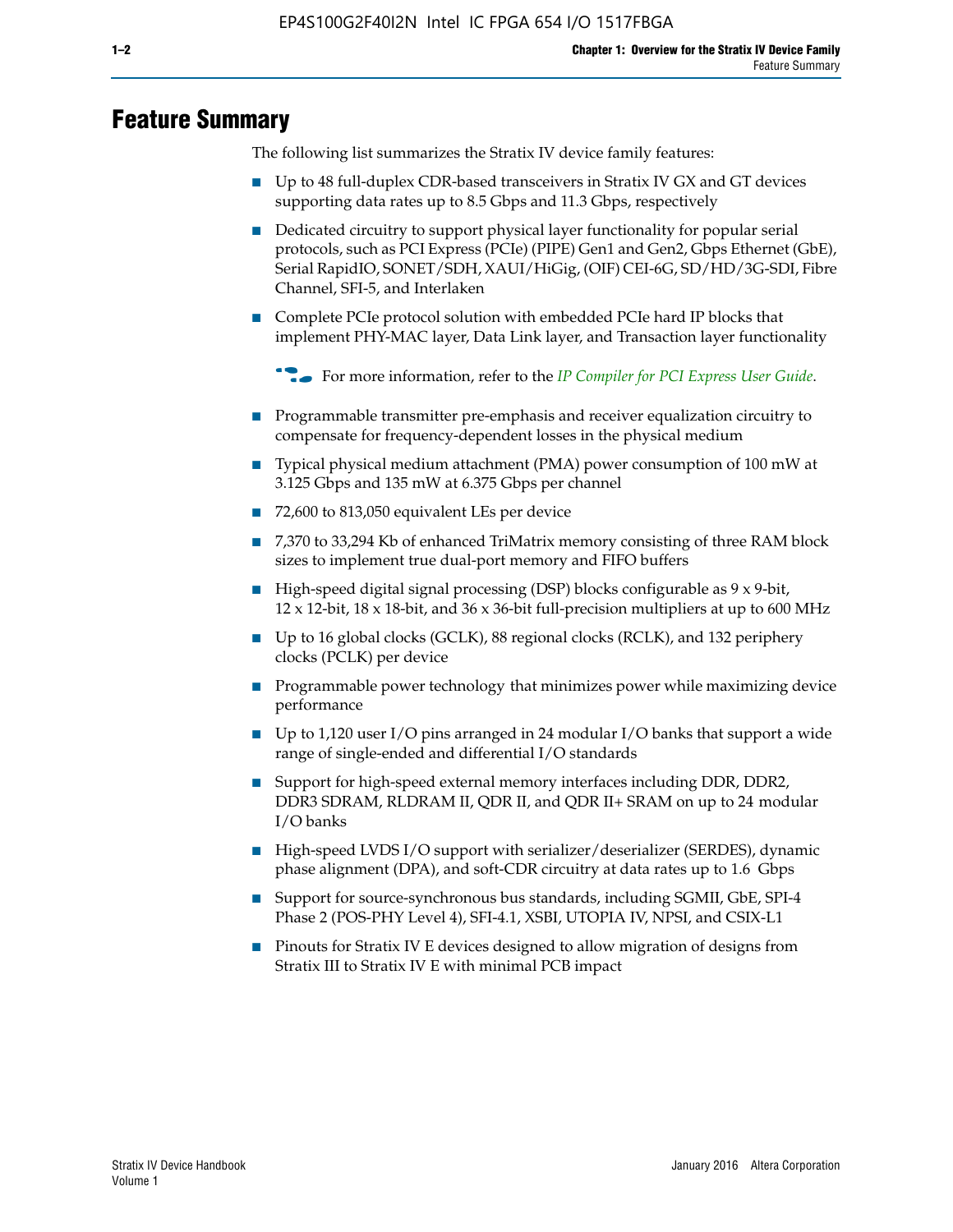# **Stratix IV GX Devices**

Stratix IV GX devices provide up to 48 full-duplex CDR-based transceiver channels per device:

- Thirty-two out of the 48 transceiver channels have dedicated physical coding sublayer (PCS) and physical medium attachment (PMA) circuitry and support data rates between 600 Mbps and 8.5 Gbps
- The remaining 16 transceiver channels have dedicated PMA-only circuitry and support data rates between 600 Mbps and 6.5 Gbps
- **1 The actual number of transceiver channels per device varies with device selection. For** more information about the exact transceiver count in each device, refer to Table 1–1 on page 1–11.
- 1 For more information about transceiver architecture, refer to the *[Transceiver](http://www.altera.com/literature/hb/stratix-iv/stx4_siv52001.pdf)  [Architecture in Stratix IV Devices](http://www.altera.com/literature/hb/stratix-iv/stx4_siv52001.pdf)* chapter.

Figure 1–1 shows a high-level Stratix IV GX chip view.

#### **Figure 1–1. Stratix IV GX Chip View** *(1)*



#### **Note to Figure 1–1:**

(1) Resource counts vary with device selection, package selection, or both.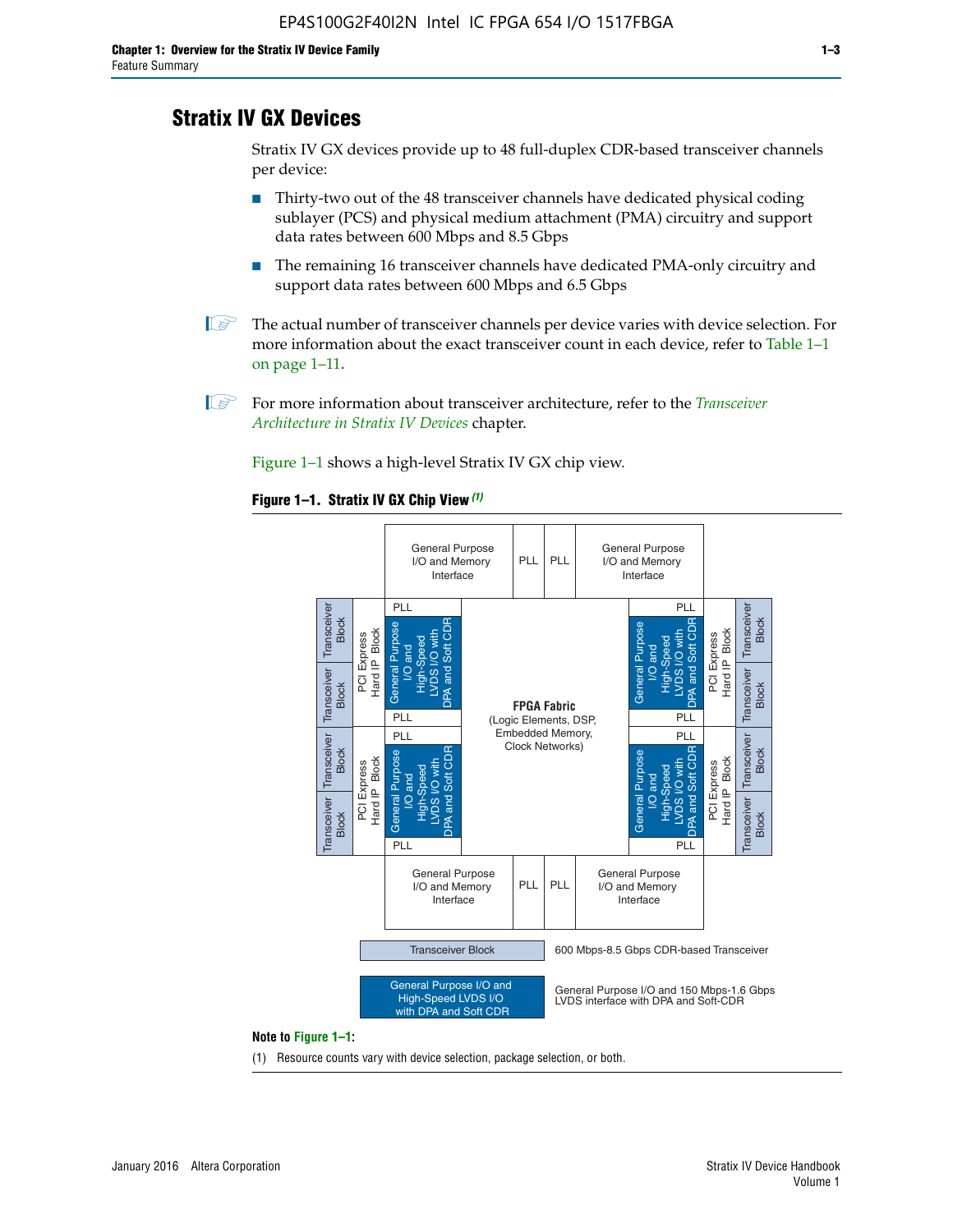# **Stratix IV E Device**

Stratix IV E devices provide an excellent solution for applications that do not require high-speed CDR-based transceivers, but are logic, user I/O, or memory intensive.

Figure 1–2 shows a high-level Stratix IV E chip view.





#### **Note to Figure 1–2:**

(1) Resource counts vary with device selection, package selection, or both.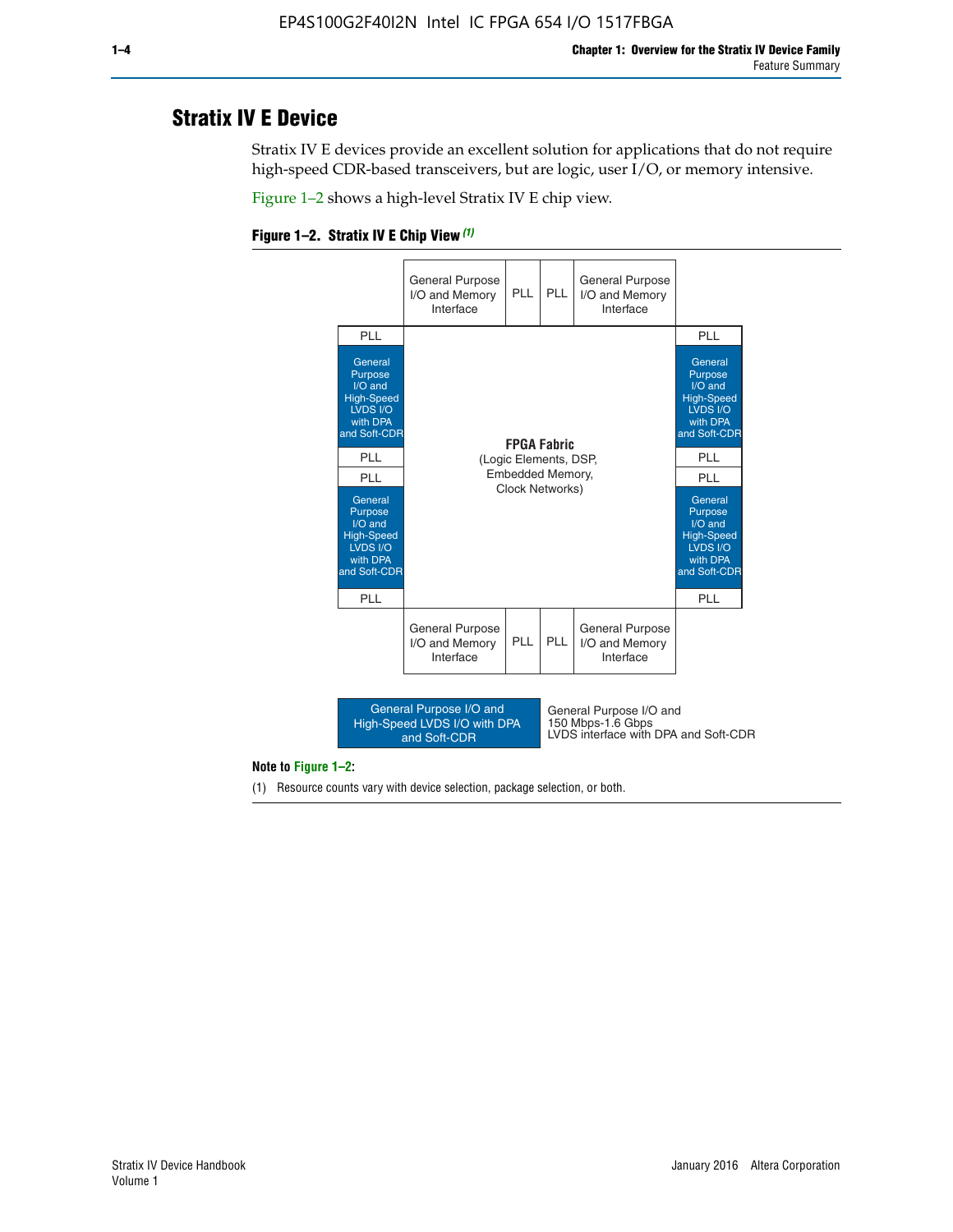# **Stratix IV GT Devices**

Stratix IV GT devices provide up to 48 CDR-based transceiver channels per device:

- Thirty-two out of the 48 transceiver channels have dedicated PCS and PMA circuitry and support data rates between 600 Mbps and 11.3 Gbps
- The remaining 16 transceiver channels have dedicated PMA-only circuitry and support data rates between 600 Mbps and 6.5 Gbps
- **1** The actual number of transceiver channels per device varies with device selection. For more information about the exact transceiver count in each device, refer to Table 1–7 on page 1–16.
- $\mathbb{I}$  For more information about Stratix IV GT devices and transceiver architecture, refer to the *[Transceiver Architecture in Stratix IV Devices](http://www.altera.com/literature/hb/stratix-iv/stx4_siv52001.pdf)* chapter.

Figure 1–3 shows a high-level Stratix IV GT chip view.

#### **Figure 1–3. Stratix IV GT Chip View** *(1)*



(1) Resource counts vary with device selection, package selection, or both.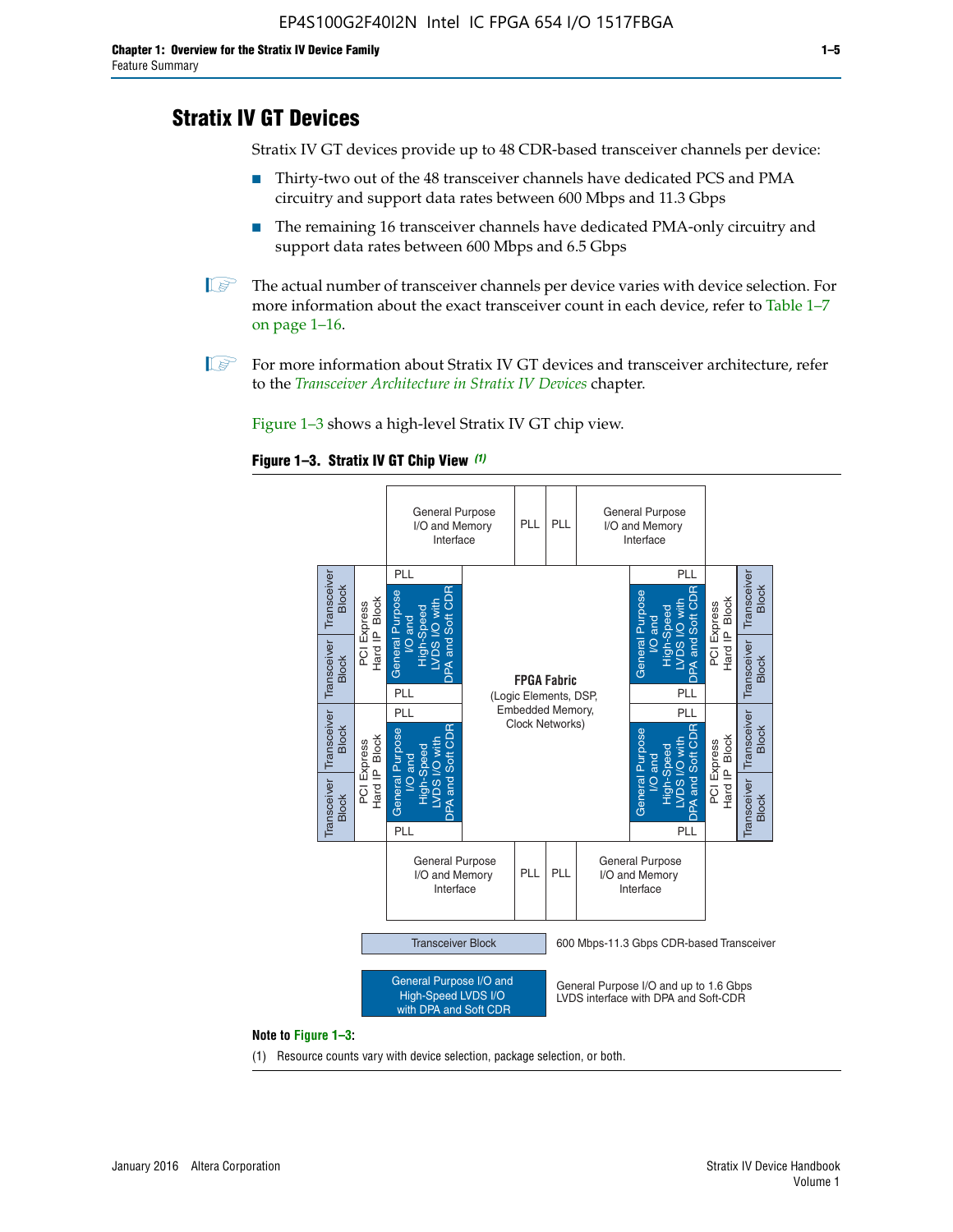# **Architecture Features**

The Stratix IV device family features are divided into high-speed transceiver features and FPGA fabric and I/O features.

# **High-Speed Transceiver Features**

The following sections describe high-speed transceiver features for Stratix IV GX and GT devices.

### **Highest Aggregate Data Bandwidth**

Up to 48 full-duplex transceiver channels supporting data rates up to 8.5 Gbps in Stratix IV GX devices and up to 11.3 Gbps in Stratix IV GT devices.

### **Wide Range of Protocol Support**

Physical layer support for the following serial protocols:

- Stratix IV GX—PCIe Gen1 and Gen2, GbE, Serial RapidIO, SONET/SDH, XAUI/HiGig, (OIF) CEI-6G, SD/HD/3G-SDI, Fibre Channel, SFI-5, GPON, SAS/SATA, HyperTransport 1.0 and 3.0, and Interlaken
- Stratix IV GT—40G/100G Ethernet, SFI-S, Interlaken, SFI-5.1, Serial RapidIO, SONET/SDH, XAUI/HiGig, (OIF) CEI-6G, 3G-SDI, and Fibre Channel
- Extremely flexible and easy-to-configure transceiver data path to implement proprietary protocols
- PCIe Support
	- Complete PCIe Gen1 and Gen2 protocol stack solution compliant to PCI Express base specification 2.0 that includes PHY-MAC, Data Link, and transaction layer circuitry embedded in PCI Express hard IP blocks
	- **For more information, refer to the [PCI Express Compiler User Guide](http://www.altera.com/literature/ug/ug_pci_express.pdf).**
	- Root complex and end-point applications
	- $x1, x4,$  and  $x8$  lane configurations
	- PIPE 2.0-compliant interface
	- Embedded circuitry to switch between Gen1 and Gen2 data rates
	- Built-in circuitry for electrical idle generation and detection, receiver detect, power state transitions, lane reversal, and polarity inversion
	- 8B/10B encoder and decoder, receiver synchronization state machine, and ± 300 parts per million (ppm) clock compensation circuitry
	- Transaction layer support for up to two virtual channels (VCs)

 $\mathbb{I}$  The high-speed transceiver features apply only to Stratix IV GX and Stratix IV GT devices.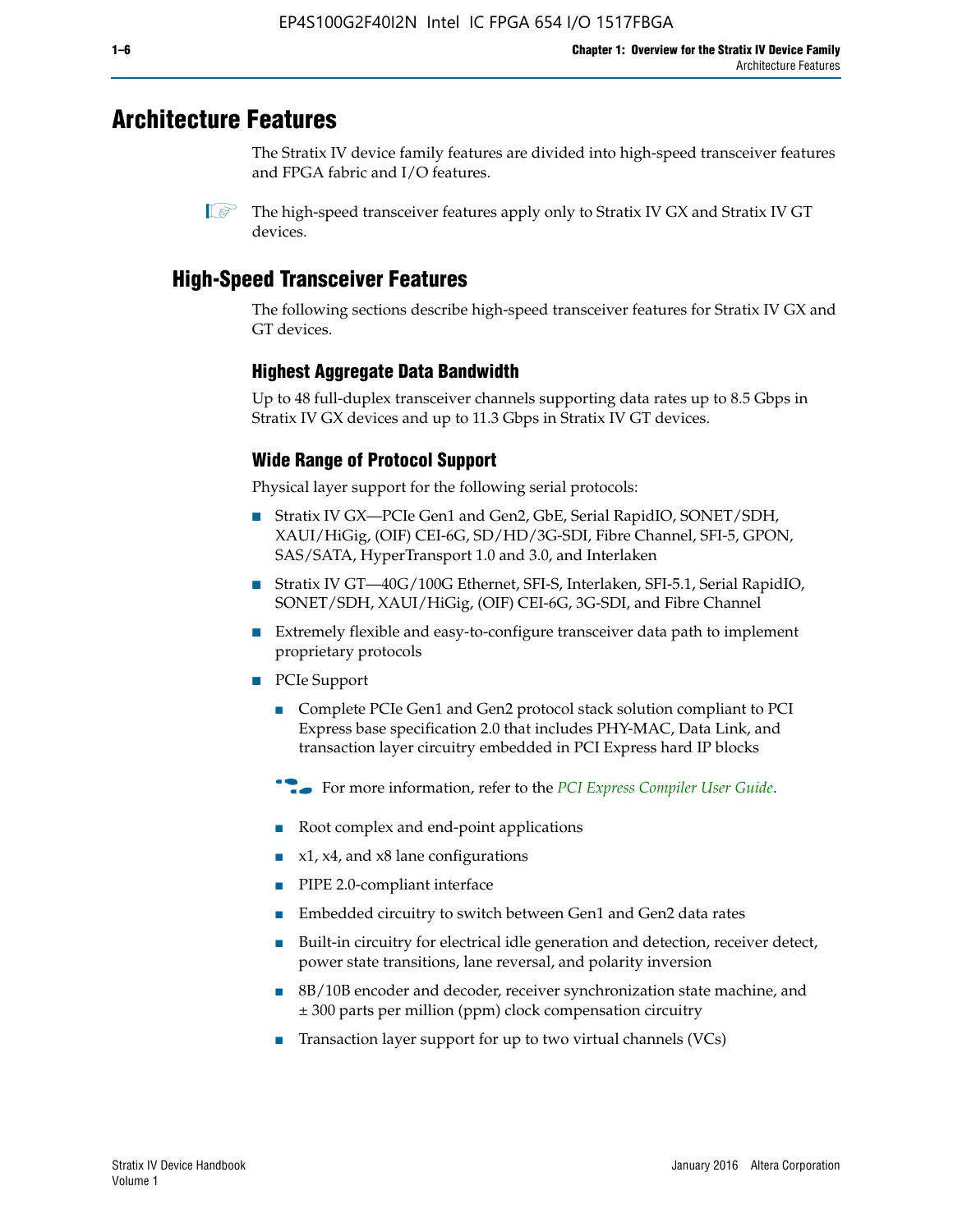- XAUI/HiGig Support
	- Compliant to IEEE802.3ae specification
	- **■** Embedded state machine circuitry to convert XGMII idle code groups  $(|11|)$ to and from idle ordered sets  $(|A|, |K|, |R|)$  at the transmitter and receiver, respectively
	- 8B/10B encoder and decoder, receiver synchronization state machine, lane deskew, and  $\pm 100$  ppm clock compensation circuitry
- GbE Support
	- Compliant to IEEE802.3-2005 specification
	- Automatic idle ordered set  $(111/112/1)$  generation at the transmitter, depending on the current running disparity
	- 8B/10B encoder and decoder, receiver synchronization state machine, and ± 100 ppm clock compensation circuitry
- Support for other protocol features such as MSB-to-LSB transmission in SONET/SDH configuration and spread-spectrum clocking in PCIe configurations

#### **Diagnostic Features**

- Serial loopback from the transmitter serializer to the receiver CDR for transceiver PCS and PMA diagnostics
- Reverse serial loopback pre- and post-CDR to transmitter buffer for physical link diagnostics
- Loopback master and slave capability in PCI Express hard IP blocks
- **For more information, refer to the** *[PCI Express Compiler User Guide](http://www.altera.com/literature/ug/ug_pci_express.pdf)***.**

#### **Signal Integrity**

Stratix IV devices simplify the challenge of signal integrity through a number of chip, package, and board-level enhancements to enable efficient high-speed data transfer into and out of the device. These enhancements include:

- Programmable 3-tap transmitter pre-emphasis with up to 8,192 pre-emphasis levels to compensate for pre-cursor and post-cursor inter-symbol interference (ISI)
- Up to 900% boost capability on the first pre-emphasis post-tap
- User-controlled and adaptive 4-stage receiver equalization with up to 16 dB of high-frequency gain
- On-die power supply regulators for transmitter and receiver phase-locked loop (PLL) charge pump and voltage controlled oscillator (VCO) for superior noise immunity
- On-package and on-chip power supply decoupling to satisfy transient current requirements at higher frequencies, thereby reducing the need for on-board decoupling capacitors
- Calibration circuitry for transmitter and receiver on-chip termination (OCT) resistors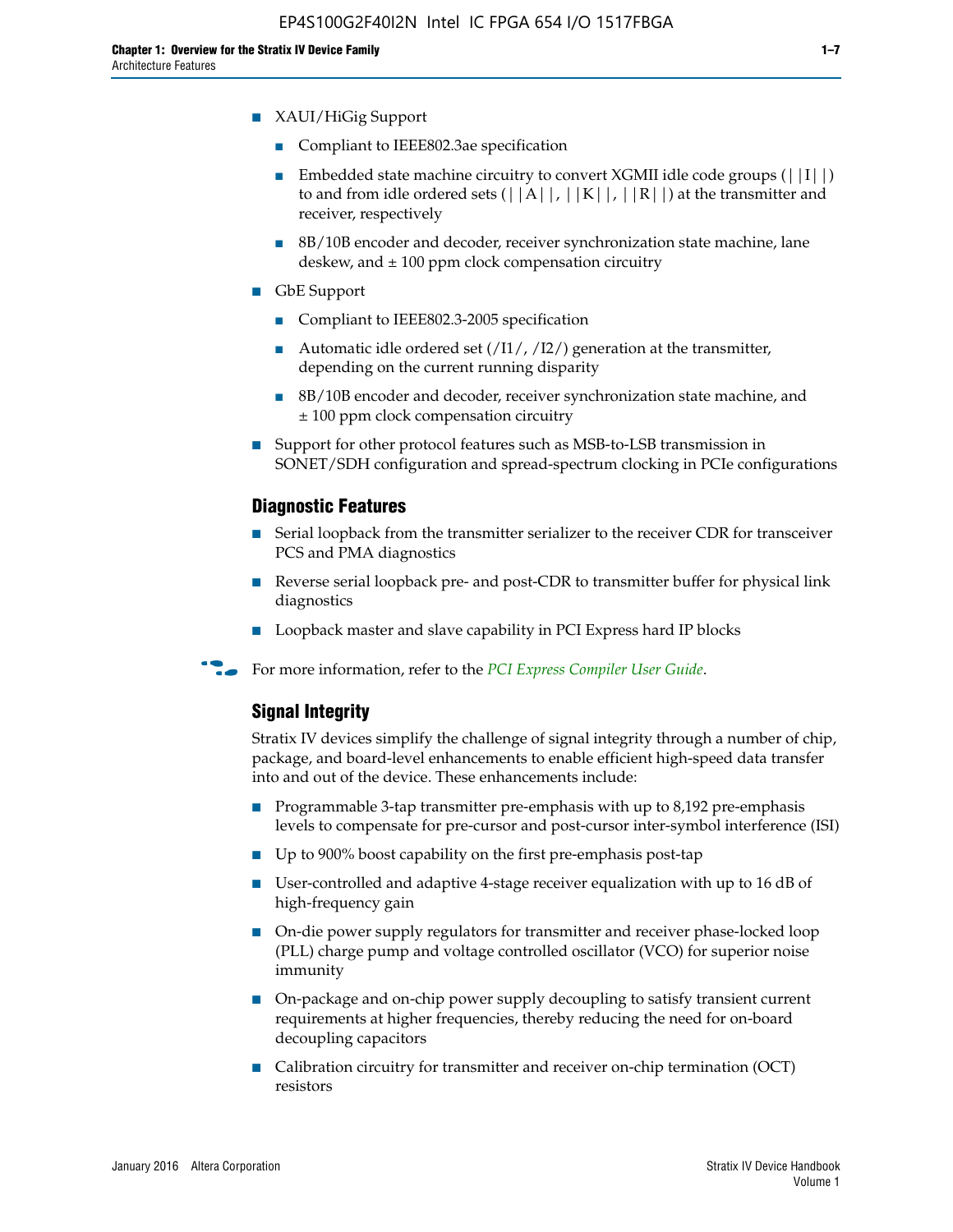# **FPGA Fabric and I/O Features**

The following sections describe the Stratix IV FPGA fabric and I/O features.

### **Device Core Features**

- Up to 531,200 LEs in Stratix IV GX and GT devices and up to 813,050 LEs in Stratix IV E devices, efficiently packed in unique and innovative adaptive logic modules (ALMs)
- Ten ALMs per logic array block (LAB) deliver faster performance, improved logic utilization, and optimized routing
- Programmable power technology, including a variety of process, circuit, and architecture optimizations and innovations
- Programmable power technology available to select power-driven compilation options for reduced static power consumption

#### **Embedded Memory**

- TriMatrix embedded memory architecture provides three different memory block sizes to efficiently address the needs of diversified FPGA designs:
	- 640-bit MLAB
	- 9-Kb M9K
	- 144-Kb M144K
- Up to 33,294 Kb of embedded memory operating at up to 600 MHz
- Each memory block is independently configurable to be a single- or dual-port RAM, FIFO, ROM, or shift register

### **Digital Signal Processing (DSP) Blocks**

- Flexible DSP blocks configurable as  $9 \times 9$ -bit,  $12 \times 12$ -bit,  $18 \times 18$ -bit, and  $36 \times 36$ -bit full-precision multipliers at up to 600 MHz with rounding and saturation capabilities
- Faster operation due to fully pipelined architecture and built-in addition, subtraction, and accumulation units to combine multiplication results
- Optimally designed to support advanced features such as adaptive filtering, barrel shifters, and finite and infinite impulse response (FIR and IIR) filters

#### **Clock Networks**

- Up to 16 global clocks and 88 regional clocks optimally routed to meet the maximum performance of 800 MHz
- Up to 112 and 132 periphery clocks in Stratix IV GX and Stratix IV E devices, respectively
- Up to 66 (16 GCLK + 22 RCLK + 28 PCLK) clock networks per device quadrant in Stratix IV GX and Stratix IV GT devices
- Up to 71 (16 GCLK + 22 RCLK + 33 PCLK) clock networks per device quadrant in Stratix IV E devices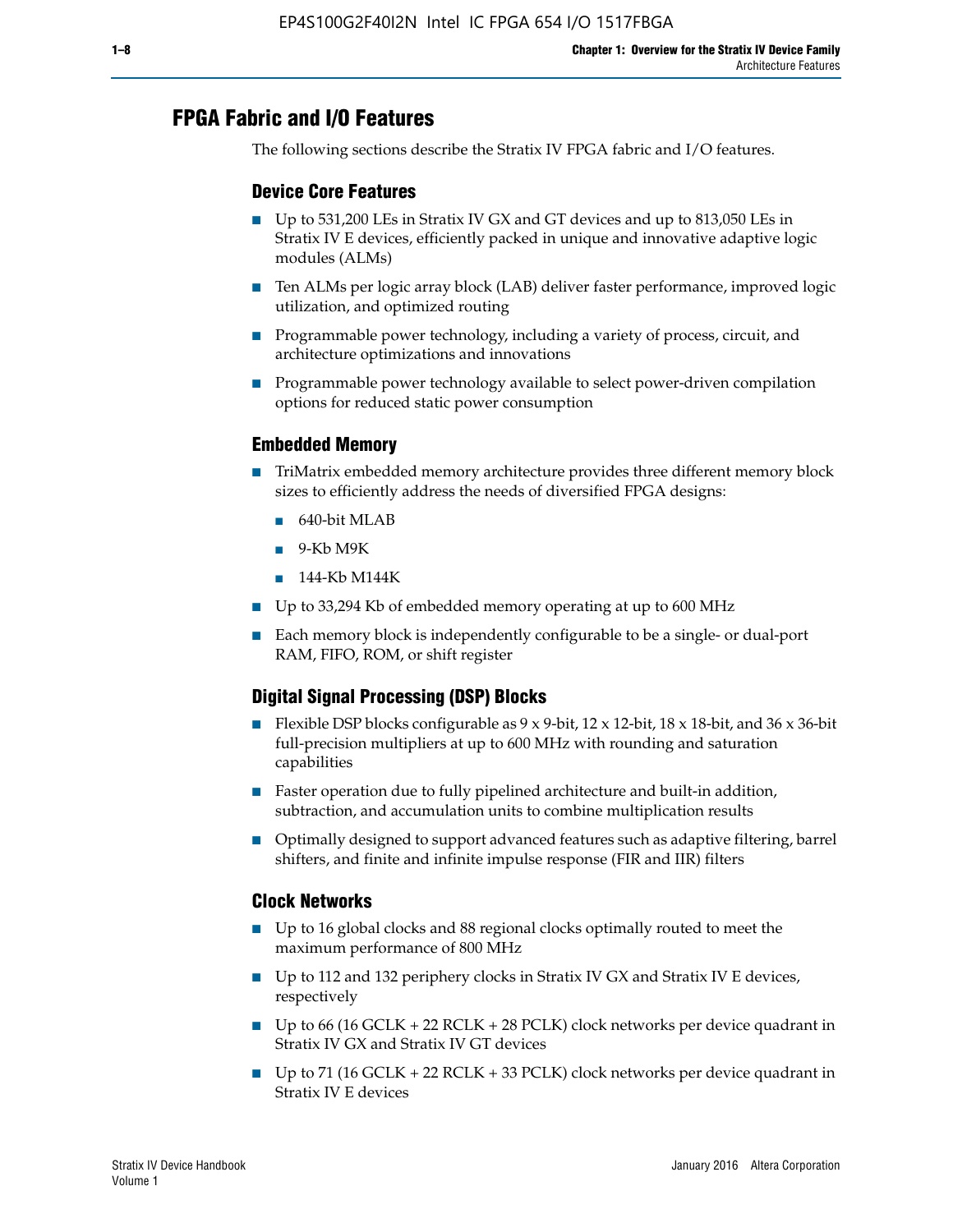### **PLLs**

- Three to 12 PLLs per device supporting spread-spectrum input tracking, programmable bandwidth, clock switchover, dynamic reconfiguration, and delay compensation
- On-chip PLL power supply regulators to minimize noise coupling

#### **I/O Features**

- Sixteen to 24 modular I/O banks per device with 24 to 48 I/Os per bank designed and packaged for optimal simultaneous switching noise (SSN) performance and migration capability
- Support for a wide range of industry I/O standards, including single-ended (LVTTL/CMOS/PCI/PCIX), differential (LVDS/mini-LVDS/RSDS), voltage-referenced single-ended and differential (SSTL/HSTL Class I/II) I/O standards
- **O**n-chip series  $(R_S)$  and on-chip parallel  $(R_T)$  termination with auto-calibration for single-ended I/Os and on-chip differential  $(R_D)$  termination for differential I/Os
- Programmable output drive strength, slew rate control, bus hold, and weak pull-up capability for single-ended I/Os
- User I/O:GND: $V_{CC}$  ratio of 8:1:1 to reduce loop inductance in the package—PCB interface
- **■** Programmable transmitter differential output voltage ( $V_{OD}$ ) and pre-emphasis for high-speed LVDS I/O

#### **High-Speed Differential I/O with DPA and Soft-CDR**

- Dedicated circuitry on the left and right sides of the device to support differential links at data rates from 150 Mbps to 1.6 Gbps
- Up to 98 differential SERDES in Stratix IV GX devices, up to 132 differential SERDES in Stratix IV E devices, and up to 47 differential SERDES in Stratix IV GT devices
- DPA circuitry at the receiver automatically compensates for channel-to-channel and channel-to-clock skew in source synchronous interfaces
- Soft-CDR circuitry at the receiver allows implementation of asynchronous serial interfaces with embedded clocks at up to 1.6 Gbps data rate (SGMII and GbE)

#### **External Memory Interfaces**

- Support for existing and emerging memory interface standards such as DDR SDRAM, DDR2 SDRAM, DDR3 SDRAM, QDRII SRAM, QDRII+ SRAM, and RLDRAM II
- DDR3 up to 1,067 Mbps/533 MHz
- Programmable DQ group widths of 4 to 36 bits (includes parity bits)
- Dynamic OCT, trace mismatch compensation, read-write leveling, and half-rate register capabilities provide a robust external memory interface solution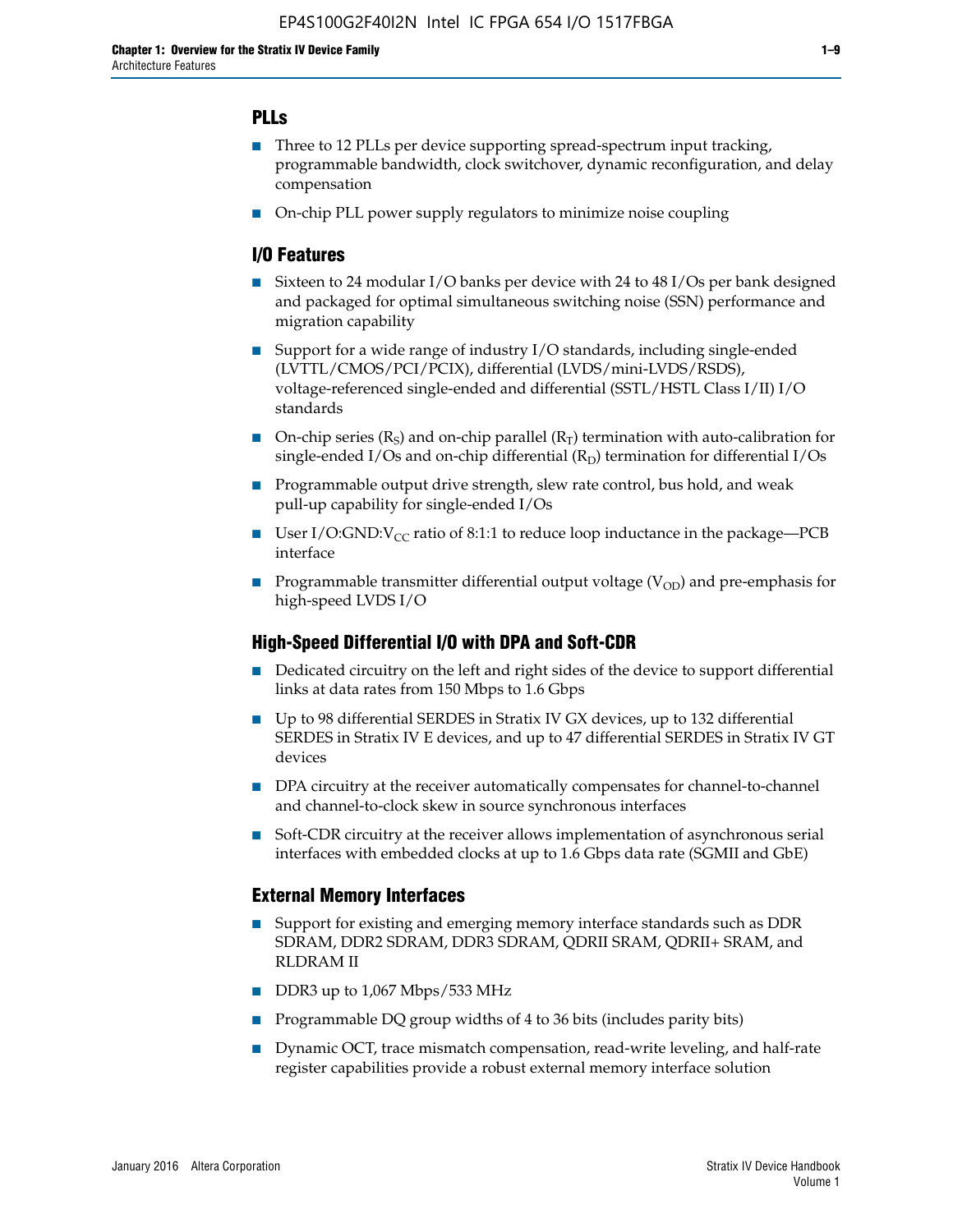### **System Integration**

- All Stratix IV devices support hot socketing
- Four configuration modes:
	- Passive Serial (PS)
	- Fast Passive Parallel (FPP)
	- Fast Active Serial (FAS)
	- JTAG configuration
- Ability to perform remote system upgrades
- 256-bit advanced encryption standard (AES) encryption of configuration bits protects your design against copying, reverse engineering, and tampering
- Built-in soft error detection for configuration RAM cells
- For more information about how to connect the PLL, external memory interfaces,  $I/O$ , high-speed differential I/O, power, and the JTAG pins to PCB, refer to the *[Stratix IV GX and Stratix IV E Device Family Pin Connection Guidelines](http://www.altera.com/literature/dp/stratix4/PCG-01005.pdf)* and the *[Stratix IV GT Device Family Pin Connection Guidelines](http://www.altera.com/literature/dp/stratix4/PCG-01006.pdf)*.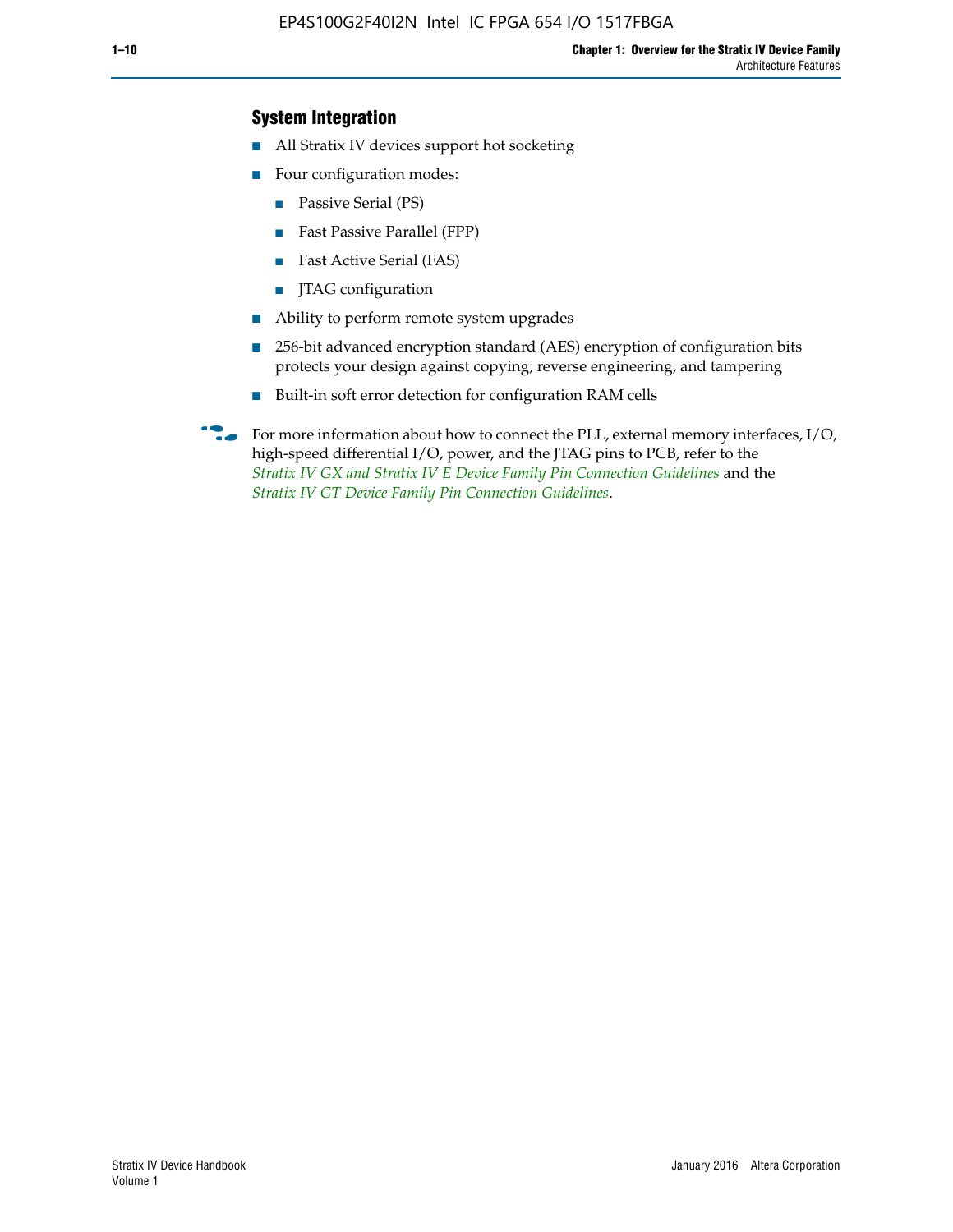#### Table 1–1 lists the Stratix IV GX device features.

## **Table 1–1. Stratix IV GX Device Features (Part 1 of 2)**

| <b>Feature</b>                                                       | EP4SGX70                       |                |                                  | <b>EP4SGX110</b> |    |                                | <b>EP4SGX180</b>               |                |       |              | <b>EP4SGX230</b>         |                          |                               |      |                | <b>EP4SGX290</b> |       |       |       |                          |                   |                | <b>EP4SGX360</b> |       |       |         | <b>EP4SGX530</b> |
|----------------------------------------------------------------------|--------------------------------|----------------|----------------------------------|------------------|----|--------------------------------|--------------------------------|----------------|-------|--------------|--------------------------|--------------------------|-------------------------------|------|----------------|------------------|-------|-------|-------|--------------------------|-------------------|----------------|------------------|-------|-------|---------|------------------|
| <b>Package</b><br><b>Option</b>                                      | F780                           | F1152          | F780                             | F1152            |    | F780                           | F1152                          |                | F1517 | F780         | F1152                    |                          | F1517                         | F780 | F1152          |                  | F1517 | F1760 | F1932 | F780                     | F1152             |                | F1517            | F1760 | F1932 | F1760   | F1932            |
| ALMs                                                                 | 29,040                         |                |                                  | 42,240           |    |                                | 70,300                         |                |       |              | 91,200                   |                          |                               |      |                | 116,480          |       |       |       |                          |                   |                | 141,440          |       |       | 212,480 |                  |
| LEs                                                                  | 72,600                         |                |                                  | 105,600          |    |                                | 175,750                        |                |       |              | 228,000                  |                          |                               |      |                | 291,200          |       |       |       |                          |                   |                | 353,600          |       |       |         | 531,200          |
| 0.6 Gbps-<br>8.5 Gbps<br>Transceivers<br>$(PMA + PCs)$<br>(1)        | $\overline{\phantom{0}}$       | 16             |                                  |                  | 16 |                                | $\qquad \qquad \longleftarrow$ | 16             | 24    |              |                          | 16                       | 24                            |      |                | 16               | 24    | 24    | 32    | $\overline{\phantom{0}}$ |                   | 16             | 24               | 24    | 32    | 24      | 32               |
| 0.6 Gbps-<br>6.5 Gbps<br><b>Transceivers</b><br>$(PMA + PCs)$<br>(1) | 8                              |                | 8                                | 16               | –  | 8                              | 16                             | -              |       | 8            | 16                       | $\overline{\phantom{0}}$ | $\overbrace{\phantom{aaaaa}}$ | 16   | 16             |                  | -     |       |       | 16                       | 16                |                |                  |       |       |         |                  |
| PMA-only<br>CMU<br>Channels<br>$(0.6$ Gbps-<br>6.5 Gbps)             | $\qquad \qquad \longleftarrow$ | 8              | $\overbrace{\phantom{12322111}}$ |                  | 8  | $\qquad \qquad \longleftarrow$ |                                | 8              | 12    | -            | $\overline{\phantom{a}}$ | 8                        | 12                            |      |                | 8                | 12    | 12    | 16    | $\overline{\phantom{0}}$ | $\hspace{0.05cm}$ | 8              | 12               | 12    | 16    | 12      | 16               |
| PCI Express<br>hard IP<br><b>Blocks</b>                              | $\mathbf{1}$                   | $\overline{2}$ |                                  | $\overline{2}$   |    | 1                              |                                | $\overline{2}$ |       | $\mathbf{1}$ |                          | $\overline{c}$           |                               |      |                | $\overline{c}$   |       |       | 4     |                          |                   | $\overline{2}$ |                  |       | 4     |         | 4                |
| High-Speed<br>LVDS<br>SERDES (up<br>to 1.6 Gbps)<br>(4)              | 28                             | 56             | 28                               | 28               | 56 | 28                             | 44                             |                | 88    | 28           | 44                       |                          | 88                            | —    | 44             |                  | 88    | 88    | 98    |                          | 44                |                | 88               | 88    | 98    | 88      | 98               |
| SPI-4.2 Links                                                        | $\mathbf{1}$                   |                |                                  | 1                |    | $\mathbf{1}$                   | $\overline{c}$                 |                | 4     | 1            | $\overline{c}$           |                          | $\overline{4}$                | —    | $\overline{2}$ |                  |       | 4     |       | $\overline{\phantom{0}}$ | $\overline{2}$    |                |                  | 4     |       |         | 4                |

**Chapter 1: Overview for the Stratix IV Device Family**

Chapter 1: Overview for the Stratix IV Device Family<br>Architecture Features

Architecture Features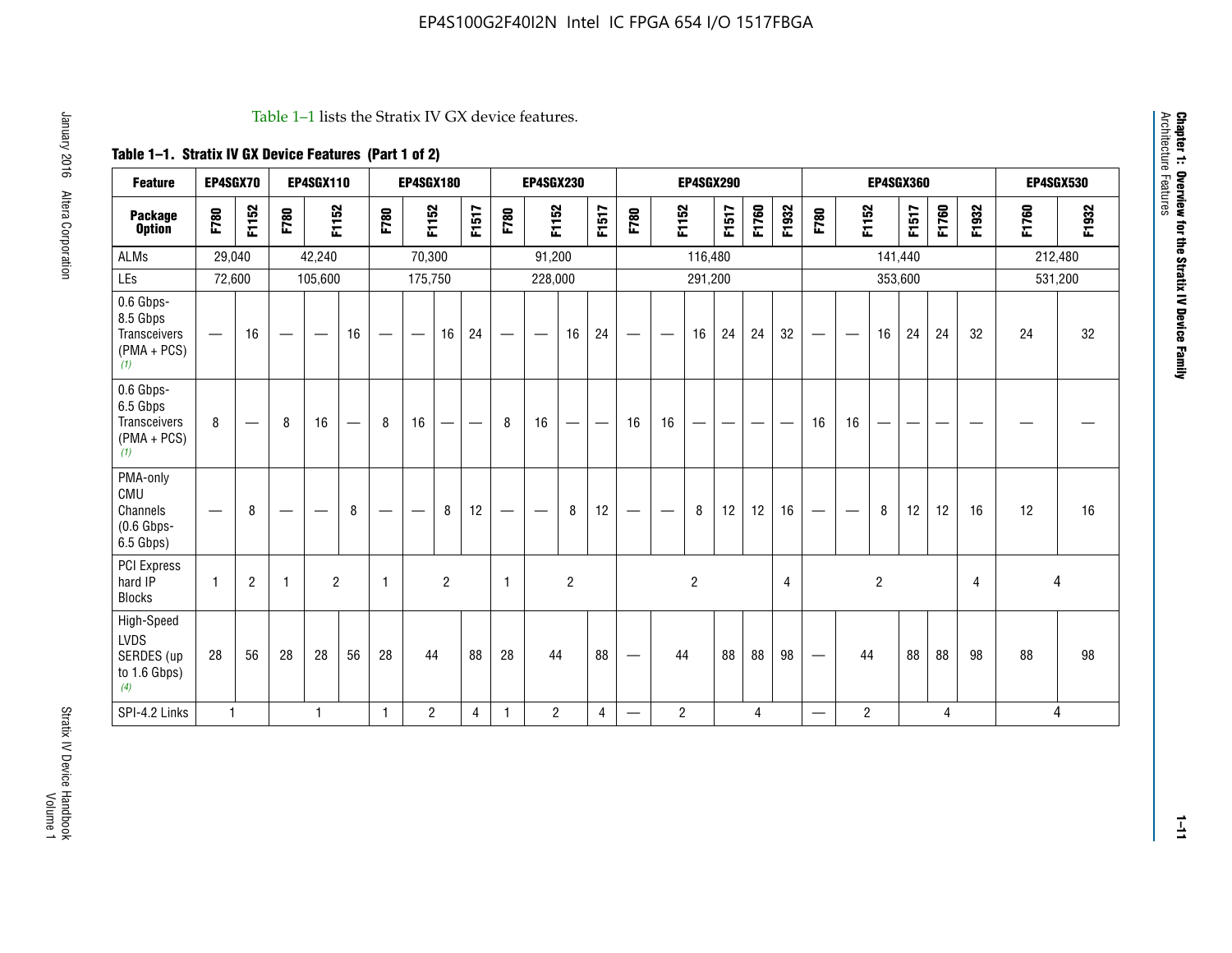**Table 1–1. Stratix IV GX Device Features (Part 2 of 2)**

| <b>Feature</b>                                       | EP4SGX70                |                        |                             | <b>EP4SGX110</b>            |                      |                             | <b>EP4SGX180</b>          |                      |                        |                             | <b>EP4SGX230</b>            |                      |                        |                             |                             | <b>EP4SGX290</b>       |                      |                        |                      | <b>EP4SGX360</b>            |                             |                        | <b>EP4SGX530</b>       |                        |                        |                   |                   |
|------------------------------------------------------|-------------------------|------------------------|-----------------------------|-----------------------------|----------------------|-----------------------------|---------------------------|----------------------|------------------------|-----------------------------|-----------------------------|----------------------|------------------------|-----------------------------|-----------------------------|------------------------|----------------------|------------------------|----------------------|-----------------------------|-----------------------------|------------------------|------------------------|------------------------|------------------------|-------------------|-------------------|
| <b>Package</b><br><b>Option</b>                      | F780                    | F1152                  | F780                        | F1152                       |                      | F780                        | F1152                     |                      | F1517                  | F780                        | F1152                       |                      | F1517                  | F780                        | F1152                       |                        | F1517                | F1760                  | F1932                | F780                        | F1152                       |                        | F1517                  | F1760                  | F1932                  | F1760             | F1932             |
| M9K Blocks<br>(256x)<br>36 bits)                     | 462                     |                        |                             | 660                         |                      |                             | 950                       |                      |                        |                             | 1,235                       |                      |                        |                             |                             | 936                    |                      |                        |                      |                             |                             | 1,248                  |                        |                        |                        | 1,280             |                   |
| M144K<br>Blocks<br>(2048 x<br>72 bits)               | 16                      |                        |                             | 16                          |                      |                             | 20                        |                      |                        |                             | 22                          |                      |                        |                             |                             | 36                     |                      |                        |                      |                             |                             | 48                     |                        |                        |                        | 64                |                   |
| <b>Total Memory</b><br>(MLAB+M9K<br>+M144K) Kb       | 7,370                   |                        |                             | 9,564                       |                      |                             | 13,627                    |                      |                        |                             | 17,133                      |                      |                        |                             |                             | 17,248<br>22,564       |                      |                        |                      | 27,376                      |                             |                        |                        |                        |                        |                   |                   |
| Embedded<br><b>Multipliers</b><br>$18 \times 18$ (2) | 384                     |                        |                             | 512                         |                      |                             | 920                       |                      |                        |                             | 1,288                       |                      |                        |                             |                             | 832                    |                      |                        |                      |                             |                             | 1,040                  |                        |                        | 1,02<br>4              | 1,024             |                   |
| PLLs                                                 | 3                       | 4                      | 3                           | 4                           |                      | 3                           | 6                         |                      | 8                      | 3                           | 6                           |                      | 8                      | $\overline{4}$              | 6                           |                        | 8                    | 12                     | 12                   | 4                           | 6                           |                        | 8                      | 12                     | 12                     | 12                | 12                |
| User I/Os $(3)$                                      | 372                     | 488                    | 372                         | 372                         | 48<br>8              | 372                         | 56<br>4                   | 56<br>4              | 74<br>4                | 372                         | 564                         | 56<br>4              | 74<br>$\overline{4}$   | 289                         | 564                         | 56<br>4                | 74<br>4              | 88<br>0                | 92<br>$\mathbf{0}$   | 289                         | 564                         | 56<br>4                | 74<br>4                | 88<br>0                | 920                    | 880               | 920               |
| Speed Grade<br>(fastest to<br>slowest) (5)           | $-2x,$<br>$-3,$<br>$-4$ | $-2,$<br>$-3,$<br>$-4$ | $-2\times$<br>$-3,$<br>$-4$ | $-2\times$<br>$-3,$<br>$-4$ | $-2,$<br>-3,<br>$-4$ | $-2\times$<br>$-3,$<br>$-4$ | $-2$<br>×,<br>$-3,$<br>-4 | $-2$<br>$-3$<br>$-4$ | $-2,$<br>$-3,$<br>$-4$ | $-2\times$<br>$-3,$<br>$-4$ | $-2\times$<br>$-3,$<br>$-4$ | $-2,$<br>-3,<br>$-4$ | $-2,$<br>$-3,$<br>$-4$ | $-2\times$<br>$-3,$<br>$-4$ | $-2\times$<br>$-3,$<br>$-4$ | $-2,$<br>$-3,$<br>$-4$ | $-2,$<br>-3,<br>$-4$ | $-2,$<br>$-3,$<br>$-4$ | $-2,$<br>-3,<br>$-4$ | $-2\times$<br>$-3,$<br>$-4$ | $-2\times$<br>$-3,$<br>$-4$ | $-2,$<br>$-3,$<br>$-4$ | $-2,$<br>$-3,$<br>$-4$ | $-2,$<br>$-3,$<br>$-4$ | $-2,$<br>$-3,$<br>$-4$ | $-2, -3,$<br>$-4$ | $-2, -3,$<br>$-4$ |

#### **Notes to Table 1–1:**

(1) The total number of transceivers is divided equally between the left and right side of each device, except for the devices in the F780 package. These devices have eight transceiver channels located only on the right side of the device.

- (2) Four multiplier adder mode.
- (3) The user I/Os count from pin-out files includes all general purpose I/O, dedicated clock pins, and dual purpose configuration pins. Transceiver pins and dedicated configuration pins are not included in the pin count.
- (4) Total pairs of high-speed LVDS SERDES take the lowest channel count of  $R_X/T_X$ .
- (5) The difference between the Stratix IV GX devices in the –2 and –2x speed grades is the number of available transceiver channels. The –2 device allows you to use the transceiver CMU blocks as transceiver channels. The –2x device does NOT allow you to use the CMU blocks as transceiver channels. In addition to the reduction of available transceiver channels in the Stratix IV GX –2x device, the data rates in the –2x device are limited to 6.5 Gbps.

**1–12**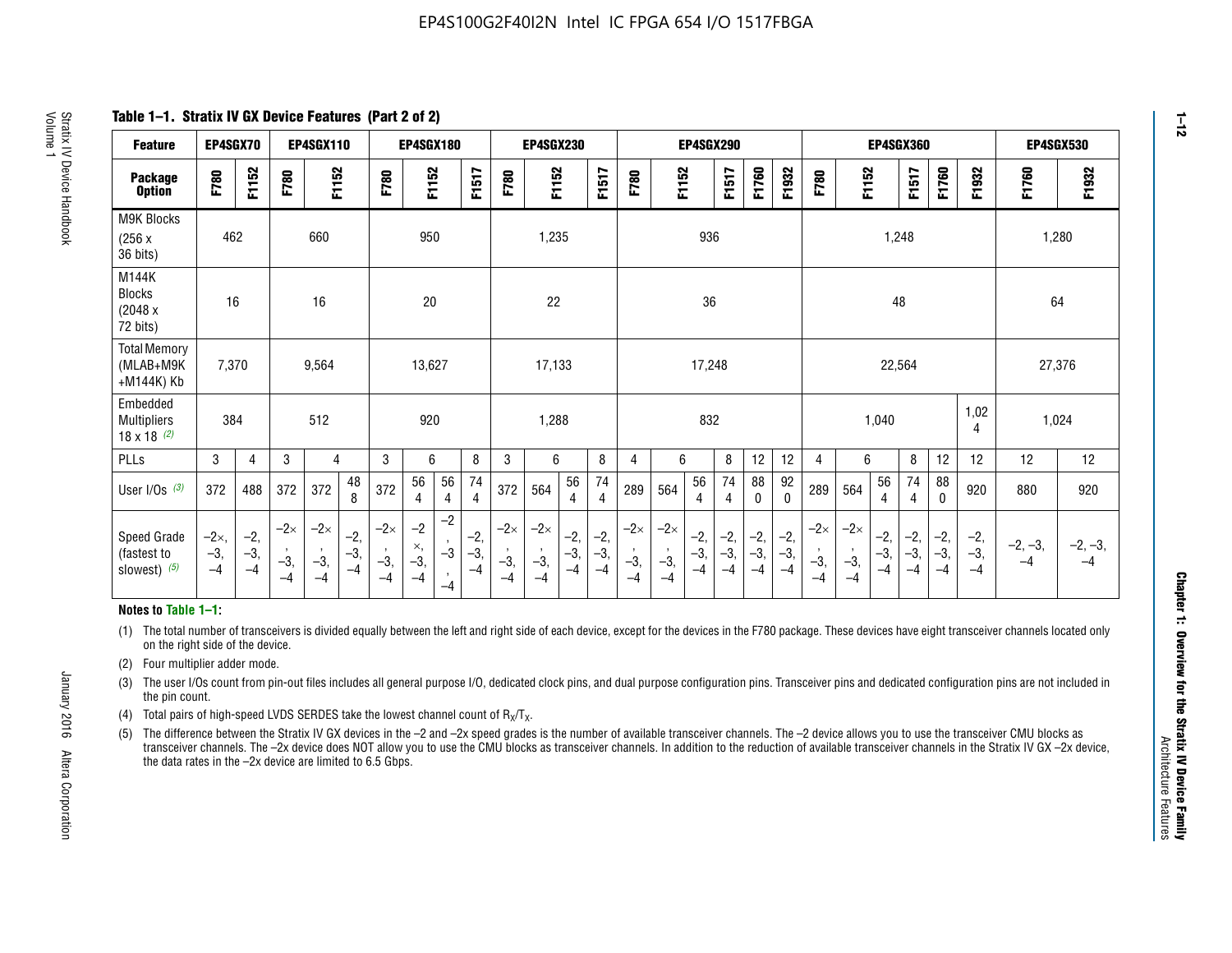Table 1–2 lists the Stratix IV GX device package options.

#### **Table 1–2. Stratix IV GX Device Package Options** *(1)***,** *(2)*

| <b>Device</b> | (29 mm x 29 mm) $(6)$ | <b>F780</b>          | F1152<br>$(35 \, \text{mm} \times 35 \, \text{mm})$<br>(6) |             | <b>F1152</b><br>$(35$ mm x 35 mm) $(5)$ , $(7)$ | F1517<br>(40 mm x 40 mm)<br>$(5)$ $(7)$ | <b>F1760</b><br>$(42.5 \text{ mm} \times 42.5 \text{ mm})$<br>W | F1932<br>$(45 \, \text{mm} \times 45 \, \text{mm})$<br>$\boldsymbol{v}$ |
|---------------|-----------------------|----------------------|------------------------------------------------------------|-------------|-------------------------------------------------|-----------------------------------------|-----------------------------------------------------------------|-------------------------------------------------------------------------|
| EP4SGX70      | DF <sub>29</sub>      |                      |                                                            | <b>HF35</b> |                                                 |                                         |                                                                 |                                                                         |
| EP4SGX110     | <b>DF29</b>           |                      | FF35                                                       | <b>HF35</b> |                                                 |                                         |                                                                 |                                                                         |
| EP4SGX180     | DF29                  |                      | FF35                                                       |             | <b>HF35</b>                                     | KF40                                    |                                                                 |                                                                         |
| EP4SGX230     | <b>DF29</b>           |                      | FF35                                                       |             | <b>HF35</b>                                     | KF40                                    |                                                                 |                                                                         |
| EP4SGX290     |                       | FH29 $(3)$           | FF35                                                       |             | <b>HF35</b>                                     | KF40                                    | KF43                                                            | <b>NF45</b>                                                             |
| EP4SGX360     |                       | 'FH29 <sup>(3)</sup> | FF35                                                       |             | <b>HF35</b>                                     | KF40                                    | KF43                                                            | <b>NF45</b>                                                             |
| EP4SGX530     |                       |                      |                                                            |             | HH35 $(4)$                                      | KH40 (4)                                | KF43                                                            | <b>NF45</b>                                                             |

#### **Notes to Table 1–2:**

(1) Device packages in the same column and marked under the same arrow sign have vertical migration capability.

(2) Use the Pin Migration Viewer in the Pin Planner to verify the pin migration compatibility when migrating devices. For more information, refer to *[I/O Management](http://www.altera.com/literature/hb/qts/qts_qii52013.pdf)* in the *Quartus II Handbook, Volume 2*.

(3) The 780-pin EP4SGX290 and EP4SGX360 devices are available only in 33 mm x 33 mm Hybrid flip chip package.

(4) The 1152-pin and 1517-pin EP4SGX530 devices are available only in 42.5 mm x 42.5 mm Hybrid flip chip packages.

(5) When migrating between hybrid and flip chip packages, there is an additional keep-out area. For more information, refer to the *[Package Information Datasheet for Altera Devices](http://www.altera.com/literature/ds/dspkg.pdf)*.

(6) Devices listed in this column are available in –2x, –3, and –4 speed grades. These devices do not have on-package decoupling capacitors.

(7) Devices listed in this column are available in –2, –3, and –4 speed grades. These devices have on-package decoupling capacitors. For more information about on-package decoupling capacitor value in each device, refer to Table 1–3.

 $\mathbb{L}$ s On-package decoupling reduces the need for on-board or PCB decoupling capacitors by satisfying the transient current requirements at higher frequencies. The *[Power Delivery Network](http://www.altera.com/literature/ug/pdn_tool_stxiv.zip)* design tool for Stratix IV devices accounts for the on-package decoupling and reflects the reduced requirements for PCB decoupling capacitors.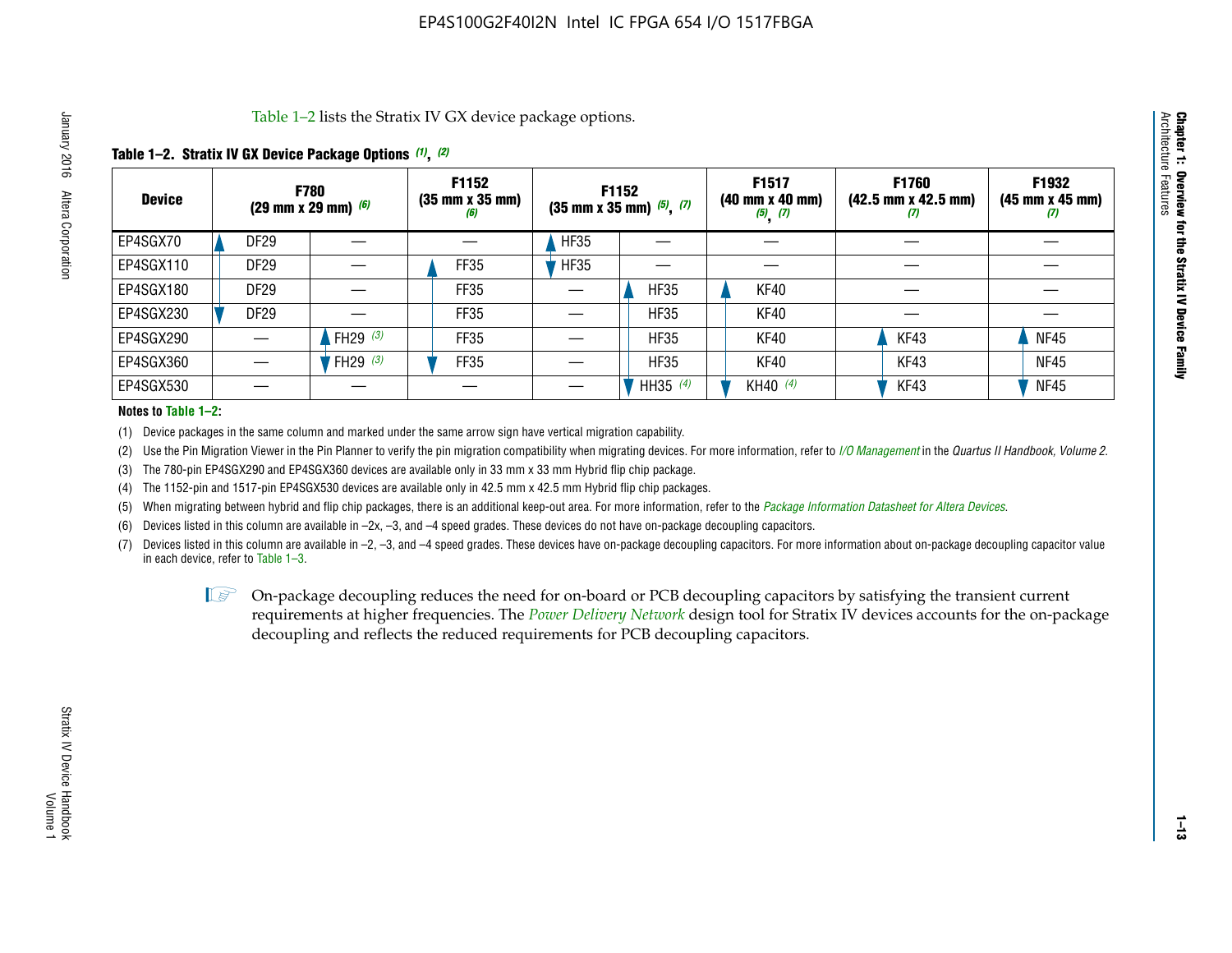| <b>Ordering Information</b> |                            | <b>V<sub>cc</sub></b>               | V <sub>ccio</sub>    | V <sub>CCL GXB</sub>         | V <sub>CCA_L/R</sub> | V <sub>CCT</sub> and V <sub>CCR</sub> (Shared)   |
|-----------------------------|----------------------------|-------------------------------------|----------------------|------------------------------|----------------------|--------------------------------------------------|
| EP4SGX70                    | <b>HF35</b>                | $2\times1$ uF + $2\times470$ nF     | 10nF per bank $(2)$  | 100nF per transceiver block  | 100 <sub>n</sub> F   | $1 \times 470$ nF + $1 \times 47$ nF per side    |
| EP4SGX110                   | <b>HF35</b>                | $2\times1$ uF + $2\times470$ nF     | 10nF per bank $(2)$  | 100nF per transceiver block  | 100 <sub>n</sub> F   | $1\times470$ nF + $1\times47$ nF per side        |
| EP4SGX180                   | <b>HF35</b><br>KF40        | $2\times1$ uF + $2\times470$ nF     | 10nF per bank $(2)$  | 100nF per transceiver block  | 100 <sub>nF</sub>    | $1 \times 470$ nF + $1 \times 47$ nF per side    |
| EP4SGX230                   | <b>HF35</b><br>KF40        | $2 \times 1$ uF + $2 \times 470$ nF | 10 nF per bank $(2)$ | 100 nF per transceiver block | 100 nF               | $1 \times 470$ nF + $1 \times 47$ nF<br>per side |
|                             | <b>HF35</b><br><b>KF40</b> |                                     |                      |                              |                      | $1 \times 470$ nF + $1 \times 47$ nF             |
| EP4SGX290                   | KF43<br><b>NF45</b>        | $4 \times 1$ uF + $4 \times 470$ nF | 10 nF per bank $(2)$ | 100 nF per transceiver block | 100nF                | per side                                         |
|                             | <b>HF35</b><br>KF40        |                                     |                      |                              |                      | $1 \times 470$ nF + $1 \times 47$ nF             |
| EP4SGX360                   | KF43<br><b>NF45</b>        | $4 \times 1$ uF + $4 \times 470$ nF | 10 nF per bank $(2)$ | 100 nF per transceiver block | 100 nF               | per side                                         |
|                             | <b>HH35</b>                |                                     |                      |                              |                      |                                                  |
| EP4SGX530                   | <b>KH40</b><br>KF43        | $4 \times 1$ uF + $4 \times 470$ nF | 10 nF per bank $(2)$ | 100 nF per transceiver block | 100 nF               | $1 \times 470$ nF + $1 \times 47$ nF<br>per side |
|                             | <b>NF45</b>                |                                     |                      |                              |                      |                                                  |

**Notes to Table 1–3:**

(1) Table 1-3 refers to production devices on-package decoupling. For more information about decoupling design of engineering sample (ES) devices, contact [Altera Technical Support](http://mysupport.altera.com/eservice/login.asp).

(2) For I/O banks  $3(*)$ ,  $4(*)$ ,  $7(*)$ , and  $8(*)$  only. There is no OPD for I/O bank  $1(*)$ ,  $2(*)$ ,  $5(*)$ , and  $6(*)$ .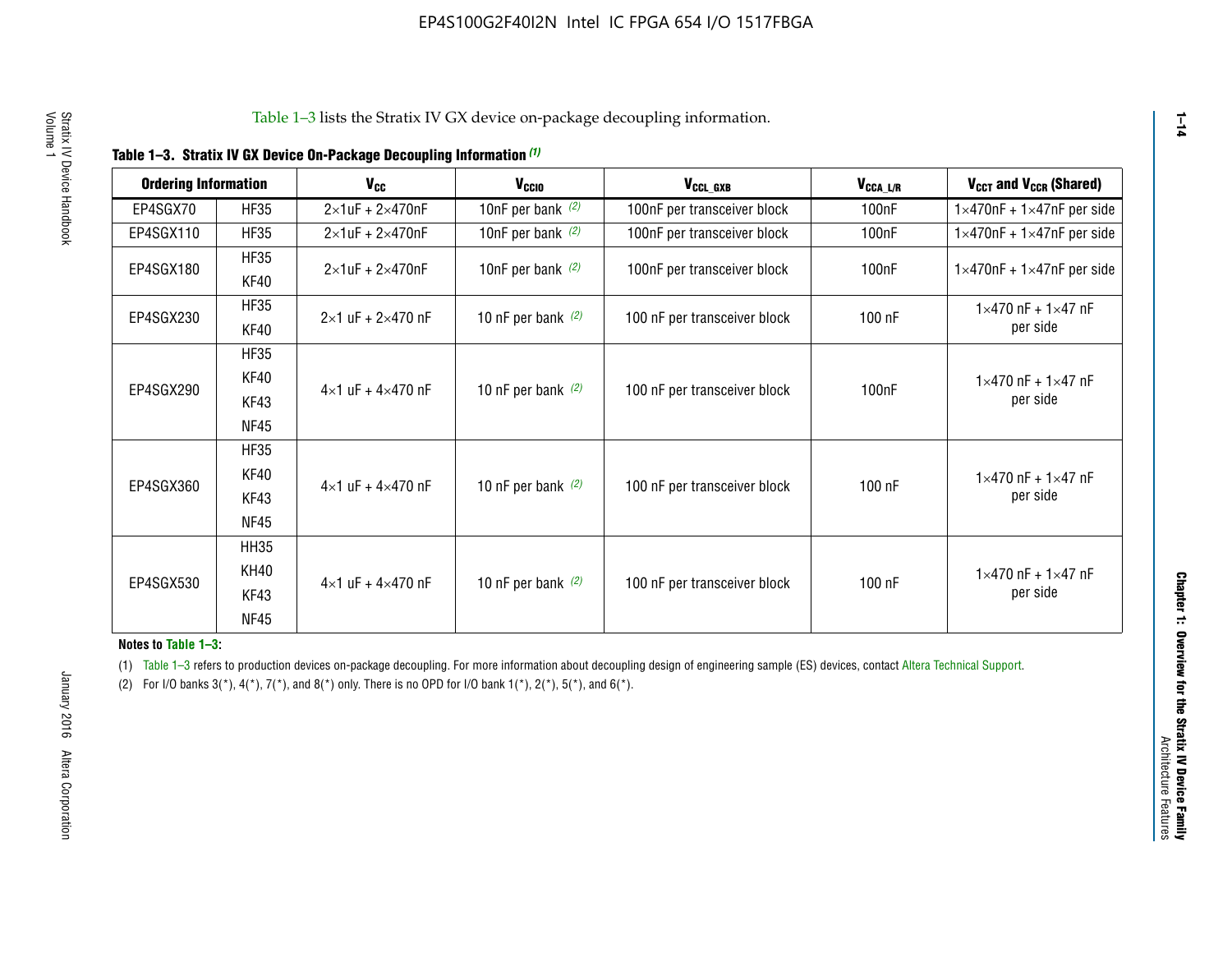#### Table 1–4 lists the Stratix IV E device features.

#### **Table 1–4. Stratix IV E Device Features**

| <b>Feature</b>                                      | <b>EP4SE230</b> |     | <b>EP4SE360</b>                        |              | <b>EP4SE530</b> |              |          | <b>EP4SE820</b> |            |
|-----------------------------------------------------|-----------------|-----|----------------------------------------|--------------|-----------------|--------------|----------|-----------------|------------|
| Package Pin Count                                   | 780             | 780 | 1152                                   | 1152         | 1517            | 1760         | 1152     | 1517            | 1760       |
| ALMs                                                | 91,200          |     | 141,440                                |              | 212,480         |              |          | 325,220         |            |
| LEs                                                 | 228,000         |     | 353,600                                |              | 531,200         |              |          | 813,050         |            |
| High-Speed LVDS<br>SERDES (up to<br>1.6 Gbps) $(1)$ | 56              | 56  | 88                                     | 88           | 112             | 112          | 88       | 112             | 132        |
| SPI-4.2 Links                                       | 3               | 3   | 4                                      | 4            |                 | 6            | 4        | 6               | 6          |
| <b>M9K Blocks</b><br>(256 x 36 bits)                | 1,235           |     | 1,248                                  |              | 1,280           |              |          | 1610            |            |
| M144K Blocks<br>(2048 x 72 bits)                    | 22              |     | 48                                     |              | 64              |              |          | 60              |            |
| <b>Total Memory</b><br>$(MLAB+M9K+$<br>M144K) Kb    | 17,133          |     | 22,564                                 |              | 27,376          |              |          | 33,294          |            |
| <b>Embedded Multipliers</b><br>$(18 \times 18)$ (2) | 1,288           |     | 1,040                                  |              | 1,024           |              |          | 960             |            |
| PLLs                                                | 4               | 4   | 8                                      | 8            | 12              | 12           | 8        | 12              | 12         |
| User I/Os $(3)$                                     | 488             | 488 | 744                                    | 744          | 976             | 976          | 744(4)   | 976 (4)         | 1120 $(4)$ |
| Speed Grade<br>(fastest to slowest)                 |                 |     | $-2, -3, -4$ $-2, -3, -4$ $-2, -3, -4$ | $-2, -3, -4$ | $-2, -3, -4$    | $-2, -3, -4$ | $-3, -4$ | $-3, -4$        | $-3, -4$   |

#### **Notes to Table 1–4:**

(1) The user I/O count from the pin-out files include all general purpose I/Os, dedicated clock pins, and dual purpose configuration pins. Transceiver pins and dedicated configuration pins are not included in the pin count.

(2) Four multiplier adder mode.

(3) Total pairs of high-speed LVDS SERDES take the lowest channel count of  $R_X/T_X$ .

(4) This data is preliminary.

**Chapter 1: Overview for the Stratix IV Device Family**

**Chapter 1: Overview for the Stratix IV Device Family**<br>Architecture Faatures

Architecture Features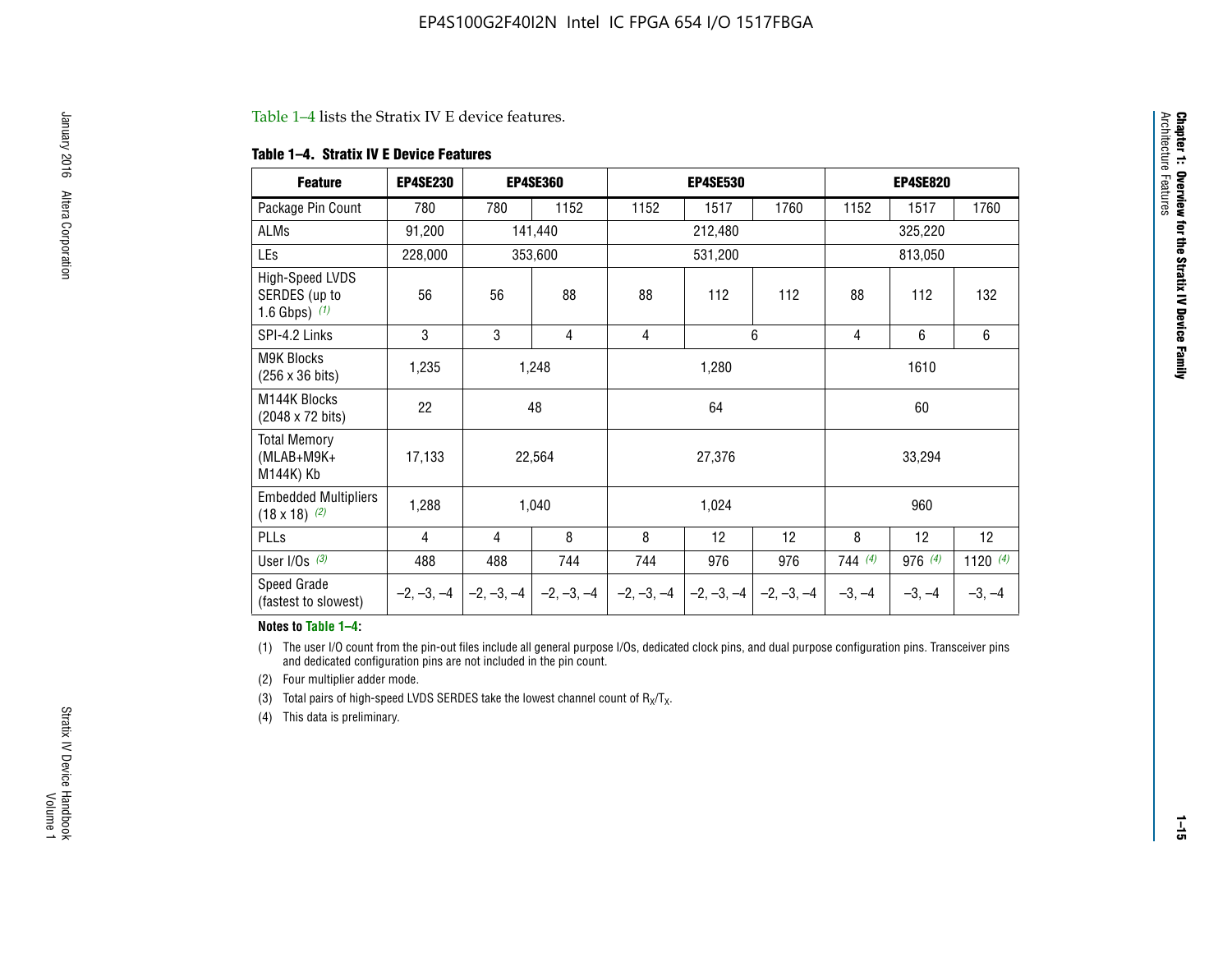Table 1–5 summarizes the Stratix IV E device package options.

| <b>Device</b> | <b>F780</b><br>$(29 \text{ mm} \times 29 \text{ mm})$ $(5)$ , $(6)$ | F1152<br>$(35 \text{ mm} \times 35 \text{ mm})$ $(5)$ , $(7)$ | F <sub>1517</sub><br>$(40 \text{ mm} \times 40 \text{ mm})$ (7) | <b>F1760</b><br>$(42.5$ mm x 42.5 mm) $(7)$ |
|---------------|---------------------------------------------------------------------|---------------------------------------------------------------|-----------------------------------------------------------------|---------------------------------------------|
| EP4SE230      | F29                                                                 |                                                               |                                                                 |                                             |
| EP4SE360      | H29 $(3)$                                                           | F35                                                           |                                                                 |                                             |
| EP4SE530      |                                                                     | H35 $(4)$                                                     | H40 $(4)$                                                       | F43                                         |
| EP4SE820      |                                                                     | H35 $(4)$                                                     | H40 $(4)$                                                       | F43                                         |

**Table 1–5. Stratix IV E Device Package Options** *(1)***,** *(2)*

#### **Notes to Table 1–5:**

(1) Device packages in the same column and marked under the same arrow sign have vertical migration capability.

(2) Use the Pin Migration Viewer in the Pin Planner to verify the pin migration compatibility when migrating devices. For more information, refer to *[I/O Management](http://www.altera.com/literature/hb/qts/qts_qii52013.pdf)* in the *Quartus II Handbook, Volume 2*.

(3) The 780-pin EP4SE360 device is available only in the 33 mm x 33 mm Hybrid flip chip package.

(4) The 1152-pin and 1517-pin for EP4SE530 and EP4SE820 devices are available only in the 42.5 mm x 42.5 mm Hybrid flip chip package.

(5) When migrating between hybrid and flip chip packages, there is an additional keep-out area. For more information, refer to the *[Package](http://www.altera.com/literature/ds/dspkg.pdf)  [Information Datasheet for Altera Devices](http://www.altera.com/literature/ds/dspkg.pdf)*.

(6) Devices listed in this column do not have on-package decoupling capacitors.

(7) Devices listed in this column have on-package decoupling capacitors. For more information about on-package decoupling capacitor value for each device, refer to Table 1–6.

Table 1–6 lists the Stratix IV E on-package decoupling information.

| Table 1–6. Stratix IV E Device On-Package Decoupling Information (1) |  |  |  |  |
|----------------------------------------------------------------------|--|--|--|--|
|----------------------------------------------------------------------|--|--|--|--|

|          | <b>Ordering Information</b> | <b>V<sub>cc</sub></b>               | <b>V<sub>CCIO</sub></b> |
|----------|-----------------------------|-------------------------------------|-------------------------|
| EP4SE360 | F <sub>35</sub>             | $4 \times 1$ uF + $4 \times 470$ nF | 10 nF per bank          |
|          | H <sub>35</sub>             |                                     |                         |
| EP4SE530 | H40                         | $4 \times 1$ uF + $4 \times 470$ nF | 10 nF per bank          |
|          | F43                         |                                     |                         |
|          | H <sub>35</sub>             |                                     |                         |
| EP4SE820 | H40                         | $4 \times 1$ uF + $4 \times 470$ nF | 10 nF per bank          |
|          | F43                         |                                     |                         |

**Note to Table 1–6:**

(1) Table 1–6 refers to production devices on-package decoupling. For more information about decoupling design of engineering sample (ES) devices, contact [Altera Technical Support](http://mysupport.altera.com/eservice/login.asp).

Table 1–7 lists the Stratix IV GT device features.

| <b>Feature</b>                       | <b>EP4S40G2</b> | <b>EP4S40G5</b> | <b>EP4S100G2</b> | <b>EP4S100G3</b> | <b>EP4S100G4</b> |         | <b>EP4S100G5</b> |
|--------------------------------------|-----------------|-----------------|------------------|------------------|------------------|---------|------------------|
| Package Pin Count                    | 1517            | 1517            | 1517             | 1932             | 1932             | 1517    | 1932             |
| <b>ALMs</b>                          | 91,200          | 212,480         | 91,200           | 116,480          | 141,440          | 212.480 |                  |
| LEs                                  | 228,000         | 531,200         | 228,000          | 291,200          | 353,600          |         | 531,200          |
| <b>Total Transceiver</b><br>Channels | 36              | 36              | 36               | 48               | 48               | 36      | 48               |

**Table 1–7. Stratix IV GT Device Features (Part 1 of 2)**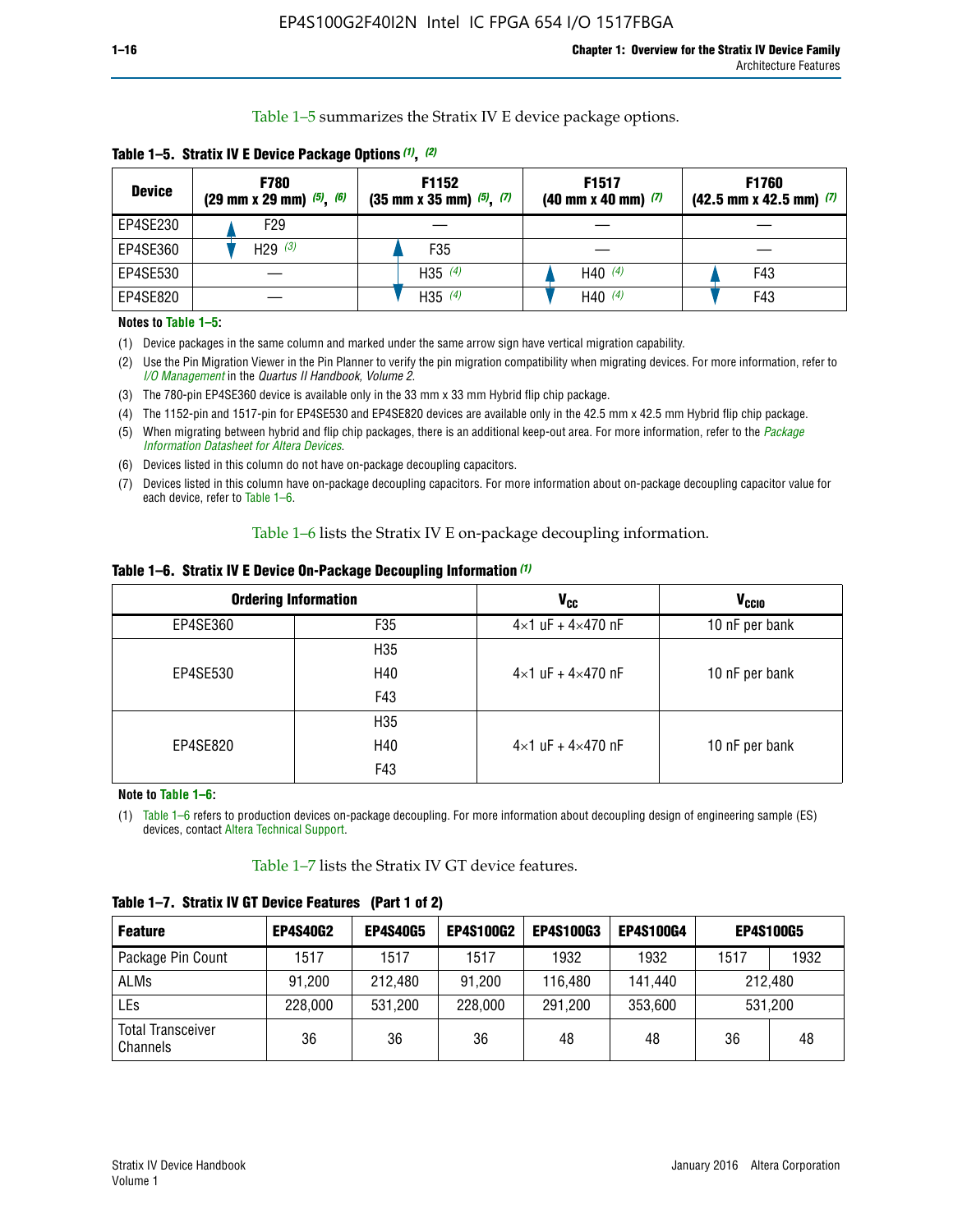#### **Table 1–7. Stratix IV GT Device Features (Part 2 of 2)**

| <b>Feature</b>                                                              | <b>EP4S40G2</b> | <b>EP4S40G5</b> | <b>EP4S100G2</b> | <b>EP4S100G3</b> | <b>EP4S100G4</b> |                | <b>EP4S100G5</b>          |
|-----------------------------------------------------------------------------|-----------------|-----------------|------------------|------------------|------------------|----------------|---------------------------|
| 10G Transceiver<br>Channels<br>(600 Mbps - 11.3 Gbps<br>with PMA + PCS)     | 12              | 12              | 24               | 24               | 24               | 24             | 32                        |
| 8G Transceiver<br>Channels<br>(600 Mbps - 8.5 Gbps<br>with PMA + PCS) $(1)$ | 12              | 12              | $\pmb{0}$        | 8                | 8                | $\mathbf 0$    | 0                         |
| PMA-only CMU<br>Channels<br>(600 Mbps- 6.5 Gbps)                            | 12              | 12              | 12               | 16               | 16               | 12             | 16                        |
| PCIe hard IP Blocks                                                         | $\overline{2}$  | $\overline{2}$  | $\overline{2}$   | $\overline{4}$   | $\overline{4}$   | $\overline{2}$ | $\overline{4}$            |
| <b>High-Speed LVDS</b><br><b>SERDES</b><br>(up to 1.6 Gbps) $(2)$           | 46              | 46              | 46               | 47               | 47               | 46             | 47                        |
| SP1-4.2 Links                                                               | $\overline{2}$  | $\overline{2}$  | $\overline{2}$   | $\overline{2}$   | $\overline{2}$   | $\overline{2}$ | $\overline{2}$            |
| <b>M9K Blocks</b><br>(256 x 36 bits)                                        | 1,235           | 1,280           | 1,235            | 936              | 1,248            |                | 1,280                     |
| M144K Blocks<br>(2048 x 72 bits)                                            | 22              | 64              | 22               | 36               | 48               |                | 64                        |
| Total Memory (MLAB +<br>M9K + M144K) Kb                                     | 17,133          | 27,376          | 17,133           | 17,248           | 22,564           |                | 27,376                    |
| <b>Embedded Multipliers</b><br>$18 \times 18^{(3)}$                         | 1,288           | 1,024           | 1,288            | 832              | 1,024            |                | 1,024                     |
| PLLs                                                                        | 8               | 8               | 8                | 12               | 12               | 8              | 12                        |
| User I/Os $(4)$ , $(5)$                                                     | 654             | 654             | 654              | 781              | 781              | 654            | 781                       |
| Speed Grade<br>(fastest to slowest)                                         | $-1, -2, -3$    | $-1, -2, -3$    | $-1, -2, -3$     | $-1, -2, -3$     | $-1, -2, -3$     |                | $-1, -2, -3$ $-1, -2, -3$ |

**Notes to Table 1–7:**

(1) You can configure all 10G transceiver channels as 8G transceiver channels. For example, the EP4S40G2F40 device has twenty-four 8G transceiver channels and the EP4S100G5F45 device has thirty-two 8G transceiver channels.

(2) Total pairs of high-speed LVDS SERDES take the lowest channel count of  $R_X/T_X$ .

(3) Four multiplier adder mode.

(4) The user I/O count from the pin-out files include all general purpose I/Os, dedicated clock pins, and dual purpose configuration pins. Transceiver pins and dedicated configuration pins are not included in the pin count.

(5) This data is preliminary.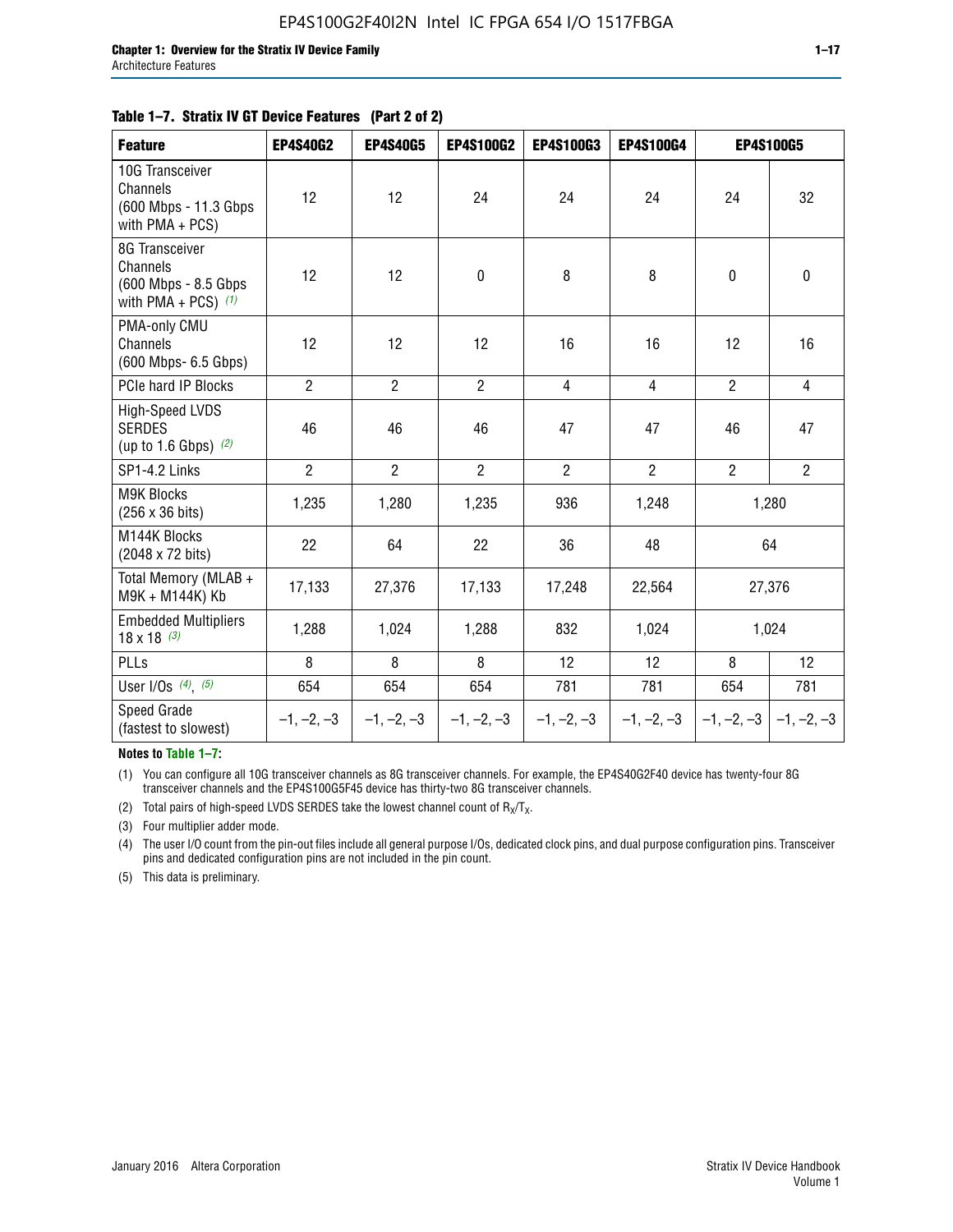Table 1–8 lists the resource counts for the Stratix IV GT devices.

| <b>Device</b>                      | <b>1517 Pin</b><br>$(40 \text{ mm} \times 40 \text{ mm})$ (3) | <b>1932 Pin</b><br>(45 mm x 45 mm) |  |
|------------------------------------|---------------------------------------------------------------|------------------------------------|--|
| <b>Stratix IV GT 40 G Devices</b>  |                                                               |                                    |  |
| EP4S40G2                           | F40                                                           |                                    |  |
| EP4S40G5                           | H40 $(4)$ , $(5)$                                             |                                    |  |
| <b>Stratix IV GT 100 G Devices</b> |                                                               |                                    |  |
| EP4S100G2                          | F40                                                           |                                    |  |
| EP4S100G3                          |                                                               | F45                                |  |
| EP4S100G4                          |                                                               | F45                                |  |
| EP4S100G5                          | (4)<br>(5)<br>H40                                             | F45                                |  |

#### **Notes to Table 1–8:**

(1) This table represents pin compatability; however, it does not include hard IP block placement compatability.

- (2) Devices under the same arrow sign have vertical migration capability.
- (3) When migrating between hybrid and flip chip packages, there is an additional keep-out area. For more information, refer to the *[Altera Device Package Information Data Sheet](http://www.altera.com/literature/ds/dspkg.pdf)*.
- (4) EP4S40G5 and EP4S100G5 devices with 1517 pin-count are only available in 42.5-mm x 42.5-mm Hybrid flip chip packages.
- (5) If you are using the hard IP block, migration is not possible.

Table 1–9 lists the Stratix IV GT on-package decoupling information.

**Table 1–9. Stratix IV GT Device On-Package Decoupling Information** *(1)*

| <b>Ordering</b><br><b>Information</b> | Vcc                                 | <b>V<sub>CCIO</sub></b> | V <sub>CCL GXB</sub>            | V <sub>CCA L/R</sub> | V <sub>CCT L/R</sub> | V <sub>CCR_L/R</sub> |
|---------------------------------------|-------------------------------------|-------------------------|---------------------------------|----------------------|----------------------|----------------------|
| EP4S40G2F40                           | $2 \times 1$ uF + $2 \times 470$ nF | 10 nF per bank $(2)$    | 100 nF per<br>transceiver block | $100$ nF             | $100$ nF             | $100$ nF             |
| EP4S100G2F40                          |                                     |                         |                                 |                      |                      |                      |
| EP4S100G3F45                          |                                     | 10 nF per bank $(2)$    | 100 nF per<br>transceiver block | $100$ nF             | $100$ nF             | $100$ nF             |
| EP4S100G4F45                          |                                     |                         |                                 |                      |                      |                      |
| EP4S40G5H40                           | $4\times1$ uF + $4\times470$ nF     |                         |                                 |                      |                      |                      |
| EP4S100G5H40                          |                                     |                         |                                 |                      |                      |                      |
| EP4S100G5F45                          |                                     |                         |                                 |                      |                      |                      |

**Notes to Table 1–9:**

(1) Table 1–9 refers to production devices on-package decoupling. For more information about decoupling design of engineering sample (ES) devices, contact [Altera Technical Support](http://mysupport.altera.com/eservice/login.asp).

(2) For I/O banks  $3(*)$ ,  $4(*)$ ,  $7(*)$ , and  $8(*)$  only. There is no OPD for I/O bank  $1(*)$ ,  $2(*)$ ,  $5(*)$ , and  $6(*)$ .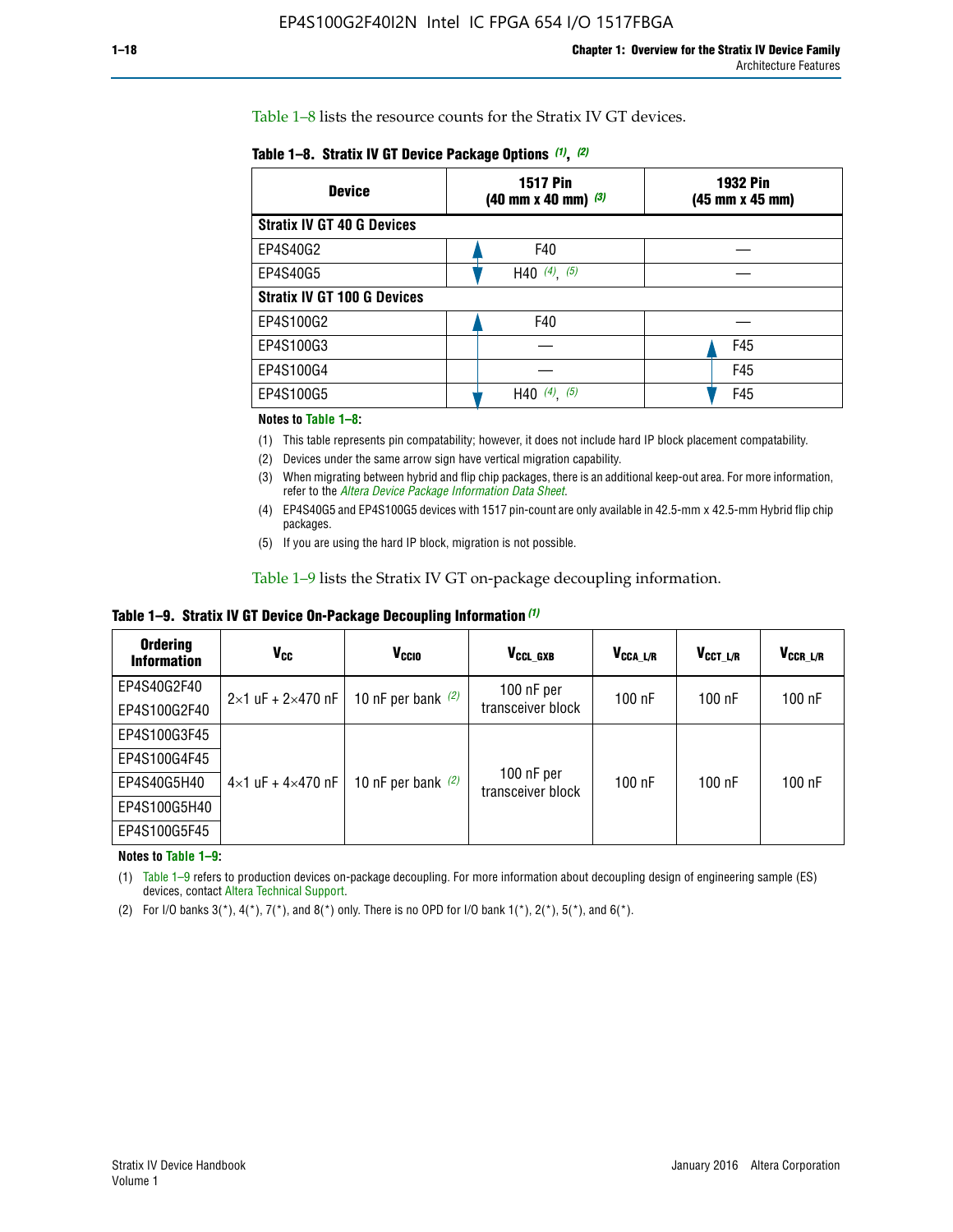# **Integrated Software Platform**

The Quartus II software provides an integrated environment for HDL and schematic design entry, compilation and logic synthesis, full simulation and advanced timing analysis, SignalTap II Logic Analyzer, and device configuration of Stratix IV designs. The Quartus II software provides the MegaWizard<sup> $M$ </sup> Plug-In Manager user interface to generate different functional blocks, such as memory, PLL, and digital signal processing logic. For transceivers, the Quartus II software provides the ALTGX MegaWizard Plug-In Manager interface that guides you through configuration of the transceiver based on your application requirements.

The Stratix IV GX and GT transceivers allow you to implement low-power and reliable high-speed serial interface applications with its fully reconfigurable hardware, optimal signal integrity, and integrated Quartus II software platform.

For more information about the QuarJanuary2016tus II software features, refer to the *[Quartus II Handbook](http://www.altera.com/literature/lit-qts.jsp)*.

# **Ordering Information**

This section describes the Stratix IV E, GT, and GX devices ordering information. Figure 1–4 shows the ordering codes for Stratix IV GX and E devices.



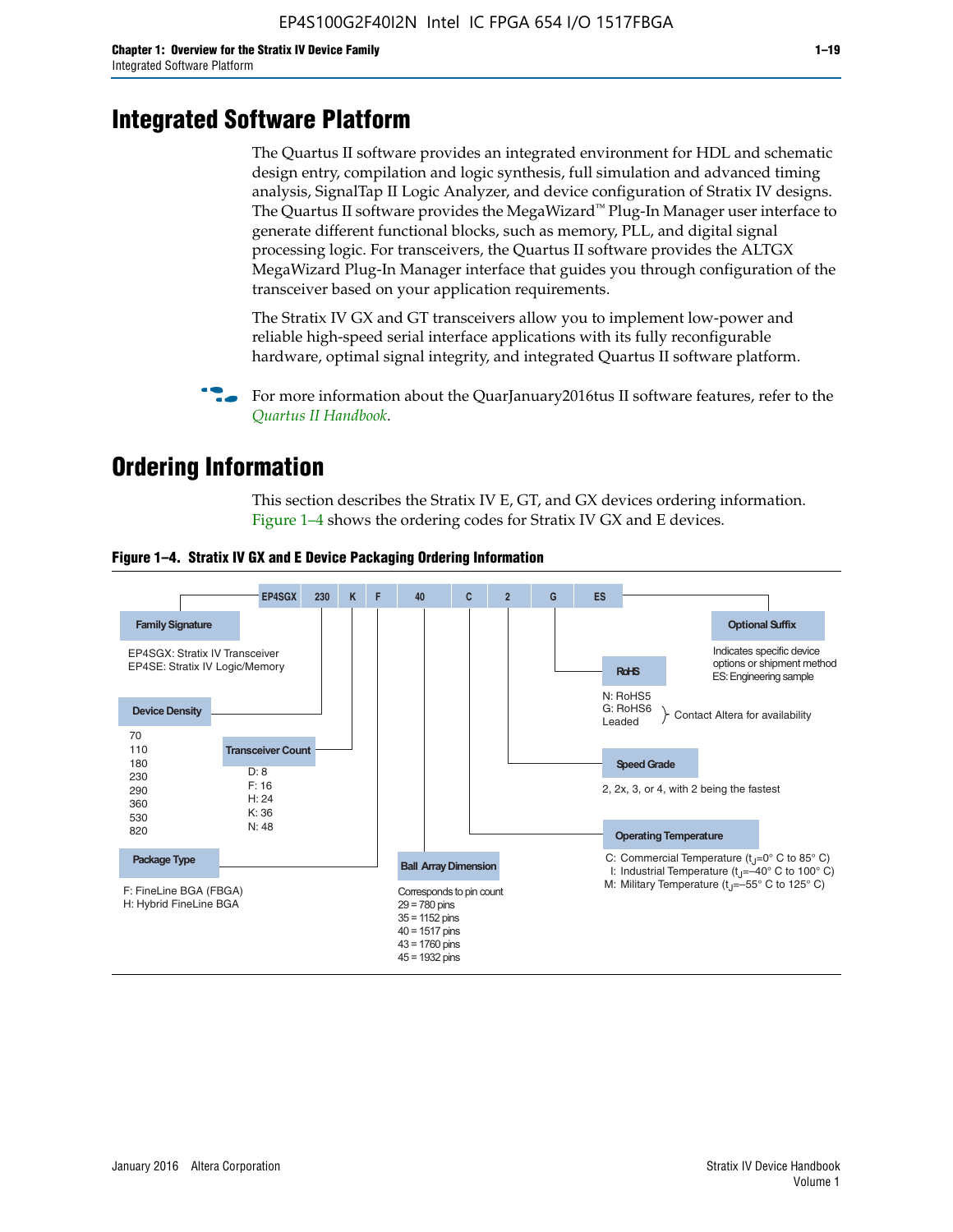Figure 1–5 shows the ordering codes for Stratix IV GT devices.





# **Document Revision History**

Table 1–10 lists the revision history for this chapter.

| Table 1–10. Document Revision History (Part 1 of 2) |  |  |  |  |  |
|-----------------------------------------------------|--|--|--|--|--|
|-----------------------------------------------------|--|--|--|--|--|

| <b>Date</b>       | <b>Version</b> | <b>Changes</b>                                              |
|-------------------|----------------|-------------------------------------------------------------|
| January 2016      | 3.5            | ■ Updated Figure 1–4 with new RoHS information              |
| September 2012    | 3.4            | ■ Updated Table 1–1 to close FB $#30986$ .                  |
|                   |                | Updated Table $1-2$ and Table $1-5$ to close FB $\#31127$ . |
| June 2011         | 3.3            | $\blacksquare$ Added military temperature to Figure 1–4.    |
| February 2011     | 3.2            | ■ Updated Table 1–7 and Table 1–8.                          |
|                   |                | $\blacksquare$ Applied new template.                        |
|                   |                | Minor text edits.                                           |
| <b>March 2010</b> |                | <b>Updated Table 1–1, Table 1–2, and Table 1–7.</b>         |
|                   |                | <b>U</b> Updated Figure 1–3.                                |
|                   | 3.1            | ■ Updated the "Stratix IV GT Devices" section.              |
|                   |                | Added two new references to the Introduction section.       |
|                   |                | Minor text edits.                                           |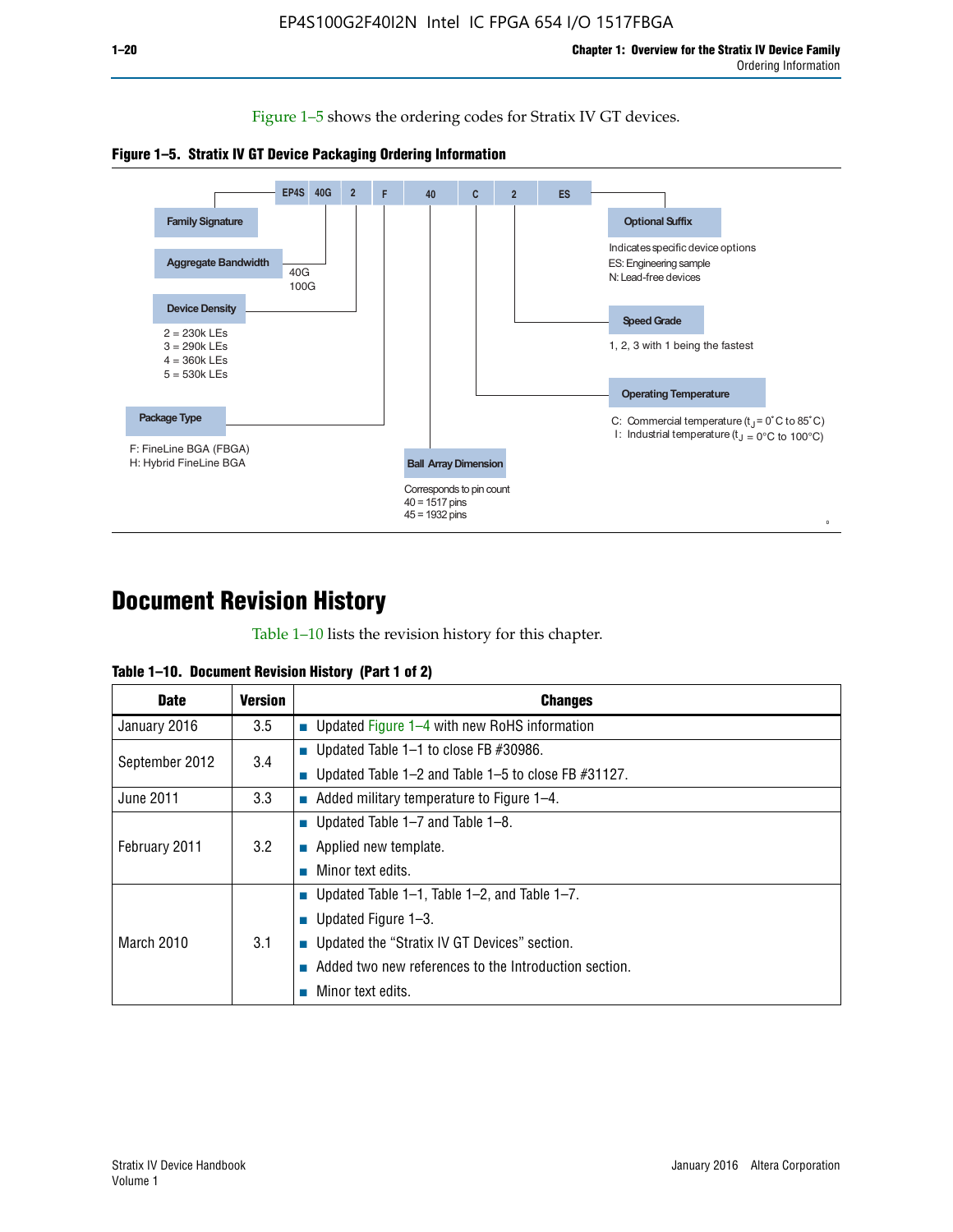#### **Table 1–10. Document Revision History (Part 2 of 2)**

| <b>Date</b>      | <b>Version</b> | <b>Changes</b>                                                                                                                                                                                                                                                                    |  |  |
|------------------|----------------|-----------------------------------------------------------------------------------------------------------------------------------------------------------------------------------------------------------------------------------------------------------------------------------|--|--|
|                  |                | ■ Updated the "Stratix IV Device Family Overview", "Feature Summary", "Stratix IV GT<br>Devices", "High-Speed Transceiver Features", "FPGA Fabric and I/O Features", "Highest<br>Aggregate Data Bandwidth", "System Integration", and "Integrated Software Platform"<br>sections. |  |  |
| November 2009    | 3.0            | $\blacksquare$ Added Table 1-3, Table 1-6, and Table 1-9.                                                                                                                                                                                                                         |  |  |
|                  |                | $\blacksquare$ Updated Table 1-1, Table 1-2, Table 1-4, Table 1-5, Table 1-7, and Table 1-8.                                                                                                                                                                                      |  |  |
|                  |                | ■ Updated Figure 1–3, Figure 1–4, and Figure 1–5.                                                                                                                                                                                                                                 |  |  |
|                  |                | $\blacksquare$ Minor text edits.                                                                                                                                                                                                                                                  |  |  |
|                  | 2.4            | $\blacksquare$ Updated Table 1-1.                                                                                                                                                                                                                                                 |  |  |
| <b>June 2009</b> |                | Minor text edits.                                                                                                                                                                                                                                                                 |  |  |
|                  |                | $\blacksquare$ Added Table 1–5, Table 1–6, and Figure 1–3.                                                                                                                                                                                                                        |  |  |
|                  |                | $\blacksquare$ Updated Figure 1-5.                                                                                                                                                                                                                                                |  |  |
| April 2009       | 2.3            | Updated Table $1-1$ , Table $1-2$ , Table $1-3$ , and Table $1-4$ .                                                                                                                                                                                                               |  |  |
|                  |                | ■ Updated "Introduction", "Feature Summary", "Stratix IV GX Devices", "Stratix IV GT<br>Devices", "Architecture Features", and "FPGA Fabric and I/O Features"                                                                                                                     |  |  |
|                  | 2.2            | ■ Updated "Feature Summary", "Stratix IV GX Devices", "Stratix IV E Device", "Stratix IV<br>GT Devices", "Signal Integrity"                                                                                                                                                       |  |  |
| March 2009       |                | Removed Tables 1-5 and 1-6                                                                                                                                                                                                                                                        |  |  |
|                  |                | Updated Figure 1-4                                                                                                                                                                                                                                                                |  |  |
|                  |                | ■ Updated "Introduction", "Feature Summary", "Stratix IV Device Diagnostic Features",<br>"Signal Integrity", "Clock Networks", "High-Speed Differential I/O with DPA and Soft-<br>CDR", "System Integration", and "Ordering Information" sections.                                |  |  |
|                  |                | Added "Stratix IV GT 100G Devices" and "Stratix IV GT 100G Transceiver Bandwidth"<br>sections.                                                                                                                                                                                    |  |  |
| March 2009       | 2.1            | <b>Updated Table 1–1, Table 1–2, Table 1–3, and Table 1–4.</b>                                                                                                                                                                                                                    |  |  |
|                  |                | $\blacksquare$ Added Table 1-5 and Table 1-6.                                                                                                                                                                                                                                     |  |  |
|                  |                | ■ Updated Figure $1-3$ and Figure $1-4$ .                                                                                                                                                                                                                                         |  |  |
|                  |                | $\blacksquare$ Added Figure 1-5.                                                                                                                                                                                                                                                  |  |  |
|                  |                | Removed "Referenced Documents" section.                                                                                                                                                                                                                                           |  |  |
|                  | 2.0            | Updated "Feature Summary" on page 1-1.                                                                                                                                                                                                                                            |  |  |
| November 2008    |                | ■ Updated "Stratix IV Device Diagnostic Features" on page 1-7.                                                                                                                                                                                                                    |  |  |
|                  |                | Updated "FPGA Fabric and I/O Features" on page 1-8.                                                                                                                                                                                                                               |  |  |
|                  |                | $\blacksquare$ Updated Table 1-1.                                                                                                                                                                                                                                                 |  |  |
|                  |                | Updated Table 1-2.                                                                                                                                                                                                                                                                |  |  |
|                  |                | Updated "Table 1-5 shows the total number of transceivers available in the Stratix IV GT<br>Device." on page 1-15.                                                                                                                                                                |  |  |
| <b>July 2008</b> | 1.1            | Revised "Introduction".                                                                                                                                                                                                                                                           |  |  |
| May 2008         | 1.0            | Initial release.                                                                                                                                                                                                                                                                  |  |  |